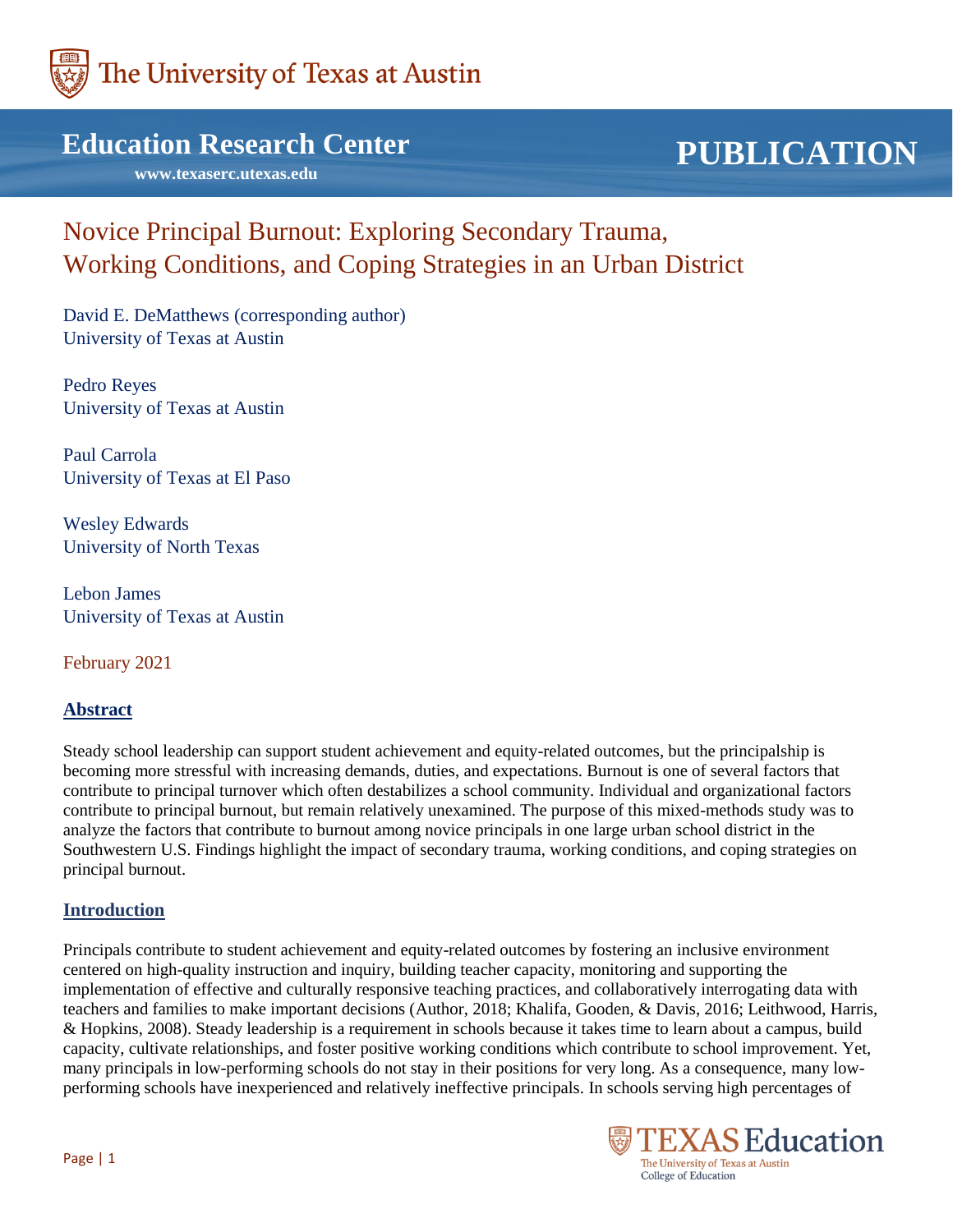low-income students, more than 20% of principals left their school in 2016 (Goldring & Taie, 2018). Researchers have found that novice principals improve as they gain experience at their schools (Bartanen, 2019), but when they exit their school quickly, their school may likely be led by yet another less experienced principal. Ineffective school leadership then translates into limited outcomes for students (Grissom, Kalogrides, & Loeb, 2015).

Burnout is one of several factors that contribute to principal turnover (Boyce & Bowers, 2016; Yan, 2020). Burnout is a multidimensional concept defined as a "psychological syndrome of exhaustion, cynicism, and inefficacy, which is experienced in response to chronic job stresses" (Leither & Maslach, 2003, p. 93). Numerous studies document principal stress related to heavy workloads and long hours, erratic and unpredictable problems of practice, and lack of control and autonomy (Author, 2018; Mahfouz, 2018; Oplatka, 2017; Wells & Klocko, 2018). Researchers have become increasingly interested in principal burnout (Author, 2018; Combs, Edmondson, Jackson, & Greenville, 2009; Federici & Skaalvik, 2012; Gmelch & Torelli, 1994; Mahfouz, 2018; Oplatka, 2002; Tomic & Tomic, 2008), but few studies simultaneously consider the complexity of burnout and its relationship with professional experiences, working conditions, and coping behaviors.

We believe investigating principal burnout with a focus on individual and organizational contributing factors is critical to understanding and addressing novice principal turnover, particularly in districts with many low-performing schools. The purpose of this mixed-methods study is to analyze the factors that contribute to burnout among novice principals in one large urban school district in the Southwestern U.S. Specifically, we asked three questions:

(1) What are the rates of burnout among novice and experienced principals and how do they compare with other human-services professionals (e.g., nurses, social workers, doctors, counselors)?

(2) How do secondary trauma and working conditions contribute to novice principal burnout?

(3) What are the lived experiences of novice principals experiencing and coping with the stresses of the principalship?

In what follows, we present a brief review of literature on novice principals and a theoretical framework centered on burnout and its correlates. Then, we describe our study's methods and present quantitative and qualitative findings related to our three research questions. Finally, we conclude with a discussion of findings and recommendations for principal preparation and in-service development as well as future research.

# **Background: Novice Principals**

All principals begin as novices and advance through several stages throughout their career (e.g., survival, control, stability, educational leadership, professional actualization (Parkay, Currie, & Rhodes, 1992), with each stage having differences in attitudes, behaviors, expectations, and professional development needs (Oplatka, 2001). Research on novice principals primarily focuses on preparation, in-service development, challenges, and socialization processes (Bauer & Silver, 2018; Bogotch & Riedlinger, 1993; Bullock, James, & Jamieson, 1995; Daresh & Male, 2000; Duncan & Seguin, 2002; O'Doherty & Ovando, 2013; Osterman & Sullivan, 1996; Parkay et al., 1992; Pardo Tuma & Spillane, 2019; Shirrell, 2016; Slater, Garcia, & Gorosave, 2008; Sleegers, Wassink, van Veen, & Imants, 2009; Spillane & Anderson, 2014; Spillane & Lee, 2014; Stephenson & Bauer, 2010; Viloria, Volpe, Guajardo, & Kyle, 2019; Weiner & Woulfin, 2017) (for literature reviews see: Crow, 2006; Kılınç, A. Ç., & Gümüş 2020; Oplatka, 2012). Few studies investigate novice principal burnout and how they cope with the stress of their jobs (Author, 2019).

Given that many low-performing schools have inexperienced principals that often exit their schools within a few years, we are concerned with novice principals' burnout and how they cope with the personal, social, and organizational aspects of their job. Walker and Quian (2006) likened serving as a novice principal as "balancing at the top of the greasy pole" given the "slipping, sliding, and uncertainty" (p. 297). Spillane and Lee (2014) detailed how a cohort of novice Chicago Public School principals underwent a major "reality shock" as they confronted numerous, diverse, and unpredictable problems of practice. Other researchers have documented how novice principals struggled with the legacy of their predecessor, motivating people to change, and balancing the multiple complexities of the principalship (O'Doherty & Ovando, 2013).

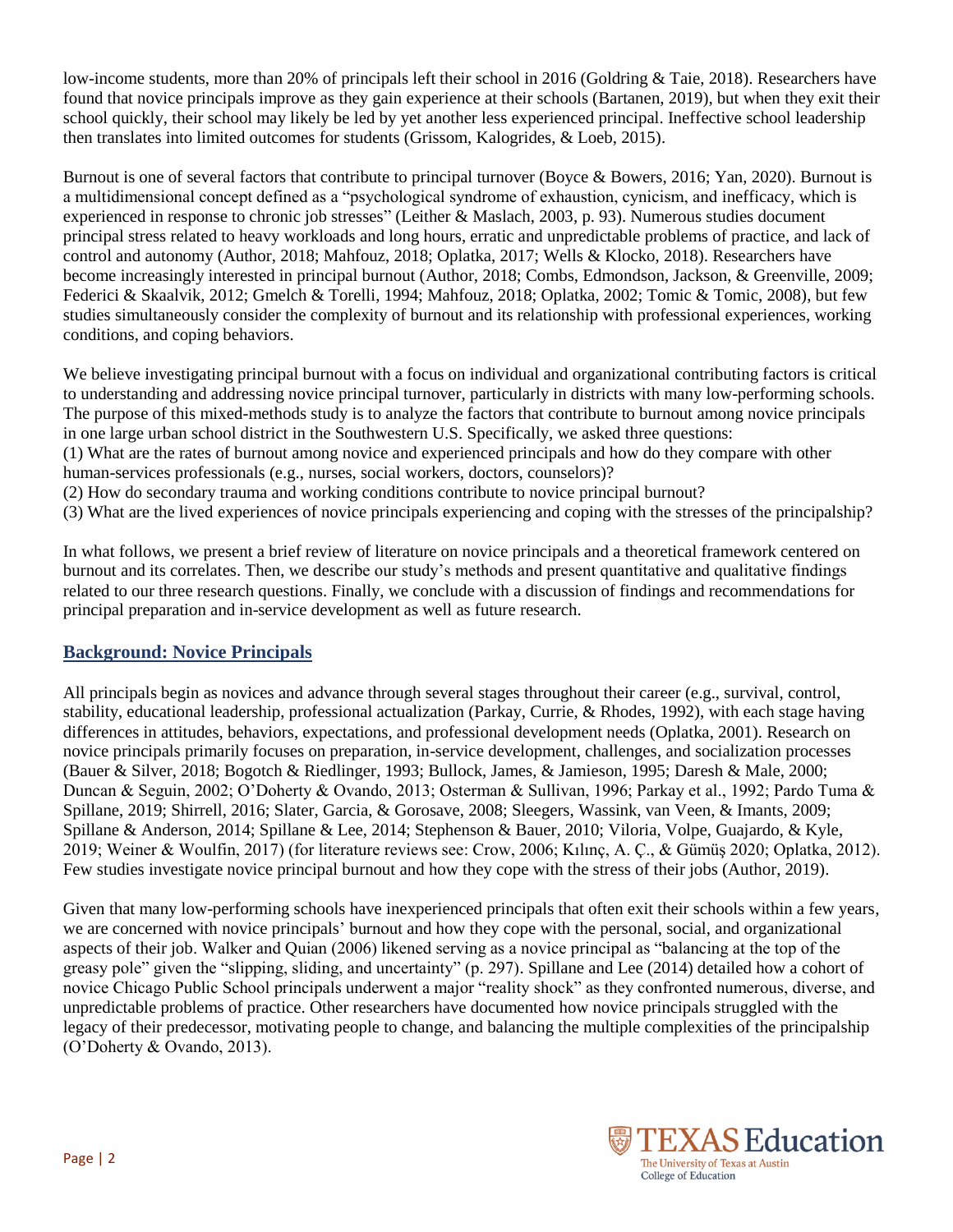In a review of literature focused on novice principals experiences, Oplatka (2012) identified five early career experiences: (1) a sense of shock or surprise as novice principals gain a full understanding of what it means to be a principal; (2) an overemphasis on technical aspects of the principalship at the expense of instruction, which can result in frustration and limited professional fulfillment; (3) confusion, frustration, and exhaustion while dealing with multiple tasks and unexpected negative events; (4) feelings of enthusiasm for their job coupled with high levels of stress, loneliness, professional insecurity, and fears of failure and losing their legitimacy; and (5) a sense of uncertainty, which can bolster suspicion toward staff. Oplatka (2012) also found that coping effectively with stress, frustration, and related emotions associated with the principalship was critical to novice principal success. In a multiyear study of first- and second-year principals, researchers found that high-stakes accountability policies socialized principals to focus on technical rather than relational aspects of school leadership (Nelson, de la Colina, & Boone, 2008). Some of the principals struggled (1) implementing systems to improve instruction and discipline; (2) managing challenging, negative, or ineffective faculty and staff; (3) building strong relationships with diverse stakeholders; and (4) cultivating a trust and improvement-oriented school culture. Other studies documented how novice principals were impacted by internal and external factors associated with complex bureaucracies (Osterman & Sullivan, 1996).

Novice principals can struggle to make sense of demands from external stakeholders or perceive external demands as conflicting with their own beliefs (Pardo Tuma & Spillane, 2019). Decision-making, delegation, and interpersonal relationships are likely to be more challenging for novice principals because they can: (1) struggle to make decisions and establish priorities due to a lack of situational knowledge; (2) resist delegation of tasks resulting in feeling overwhelmed; and (3) avoid necessary conflict with personnel in order to "settle in" to their new roles (Bullock et al, 1995). In time, principals may come to terms with taking an unpopular position, setting priorities that everyone may not agree with, or modifying their own expectations about the job (Pardo Tuma & Spillane, 2019), but as novices they may experience higher levels of stress.

Novice principals, learning their craft, can experience frustration and loneliness (Author, 2018; Stephenon & Bauer, 2010). For novice principals learning on the job is partly a process of role socialization. Several studies highlight that novice principals benefit from mentoring and induction programs as they are provided with opportunities for further skill development, advice from seasoned administrators, and opportunities to reflect with a qualified mentor (Alsbury & Hackmann, 2006; James-Ward, 2013; Lochmiller, 2014; Oplatka & Lapidot, 2018; Simieou, Decman, Grigsby, & Schumacher, 2010). These practices provide some basis for how novice principals may cope with the stresses of their job. In sum, research on novice principals highlight the benefit of self-reflection, talking with supportive mentors, and building a positive self-image and sense of legitimacy, but the field has mostly relied on survey data to assess principal burnout. Few studies have examined novice principal burnout and how novice principals cope with stress.

# **Theoretical Framework**

Principals are professionals leading human-service institutions, which means they need to complete the job functions of the principalship but also manage the personal and social dimensions of leading an organization designed to support students, teachers, families, and staff.

Thus, to understand how novice principals experience and cope with burnout, our theoretical framework focuses on burnout, but also secondary trauma, workplace conditions, and coping.

Figure 1 depicts how secondary trauma, working conditions, and coping contribute to levels of burnout.



### Figure 1. Factors Contributing to Burnout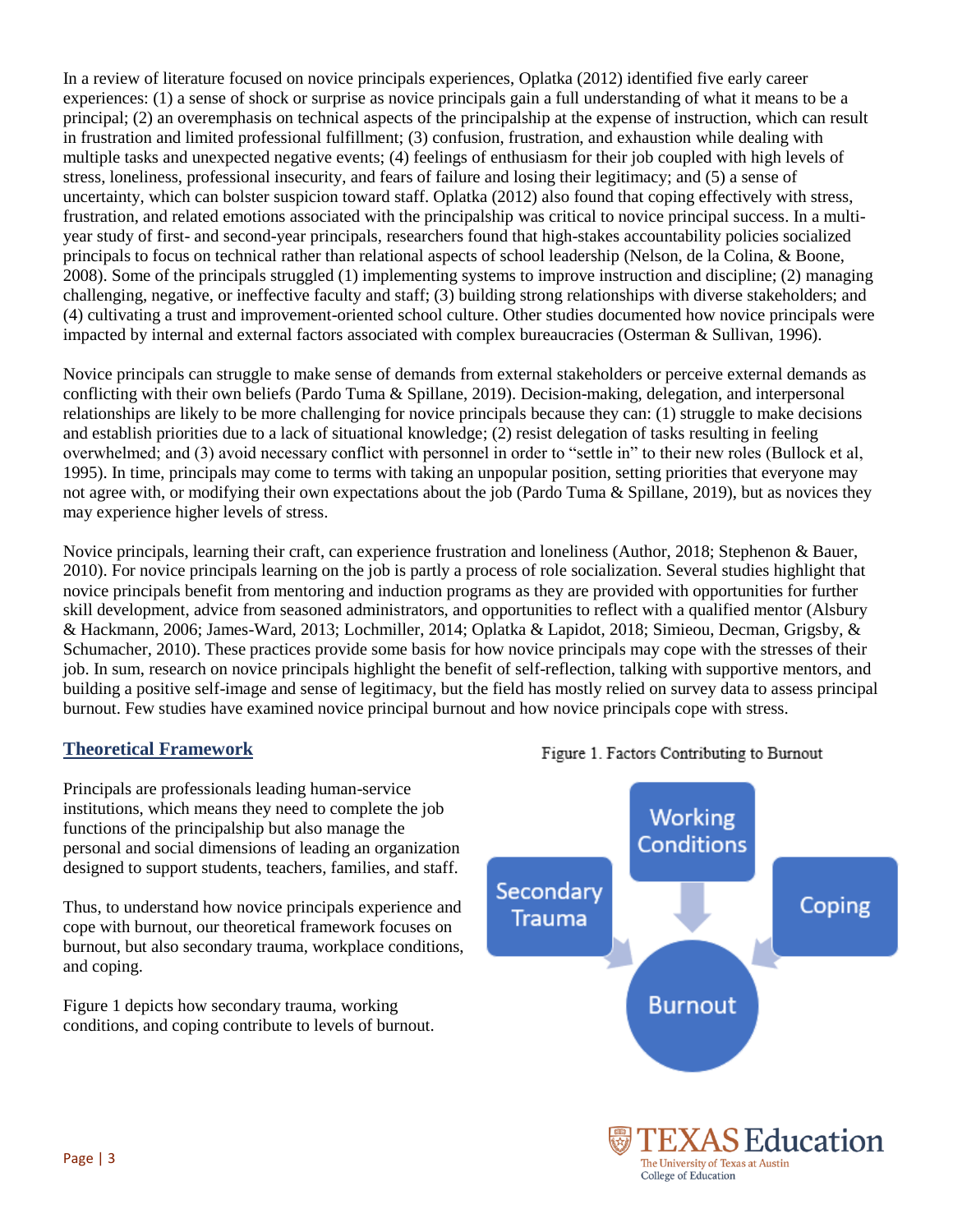#### **Burnout**

Burnout can be understood as an occupational hazard because it can affect personal and professional well-being. Burnout is related to feelings of hopelessness, which can impact one's ability to be successful at work (Stamm, 2010). Burnout has also been described as a psychological phenomenon in which "a syndrome of emotional exhaustion, depersonalization, and reduced personal accomplishment can occur among individuals who do 'people work'… (Maslach & Jackson, 1986, p. 1). Emotional exhaustion has been described as feeling overextended, drained, and a sense of depleted emotional resources. Depersonalization is a related construct that includes cynical and detached attitudes toward other people. Personal accomplishment refers to feelings of competence and a tendency to evaluate oneself positively concerning one's work with others (Schutte, Toppinen, Kalimo, & Schaufeli, 2000).

Since burnout is a multidimensional construct (Maslach & Jackson, 1986), individual, school, and district factors (e.g., school size, parent trust/mistrust, principal role clarity, mentoring/support) influence principal burnout levels (Gmelch & Gates, 1998; Ozer, 2013). Several studies have examined principal burnout, although these studies primarily focus broadly on burnout rather than on its personal, social, and organizational correlates (Author, 2018; Federici & Skaalvik, 2012; Friedman, 1995; Gmelch & Gates, 1998; Gmelch & Torelli, 1994; Mahfouz, 2018; Tomic & Tomic, 2008; Whitaker, 1996). Some researchers have found that years of principal experience are not related to burnout (Combs et al., 2009) while others have found higher levels of burnout for novice principals (Author, 2018). Negative experiences can impact principal self-efficacy and job satisfaction, which contribute to burnout and a principal's desire to exit their position (Federici & Skaalvik, 2012). Principals who find incongruity between their own expectations of their role or their values about their role and that of district administrators, teachers, parents, or other stakeholders are also more likely to experience burnout (Gmelch & Torelli, 1994). Relatedly, personal and professional experiences and values specific to individual principals may also influence burnout. For example, Tomic and Tomic (2008) found that a lack of principal job-related existential fulfillment was a burnout determinant.

#### **Secondary Trauma**

One experience that can contribute to burnout is secondary traumatic stress, which is often referred to or associated with compassion fatigue (Newell & MacNeil, 2010; Stamm, 2010). Secondary traumatic stress has been defined as "the emotional duress that results when an individual hears about the first-hand trauma experiences of another" (NCTSN, 2018, p. 1). A similar term, compassion fatigue has been defined as "stress resulting from helping or wanting to help a traumatized or suffering person" (Figley, 1995, p. 7), or as a "reduced empathetic capacity or client interest manifested through behavior and emotional reactions to traumatizing experiences of others" (Cieslak, Shoji, Douglas, Melville, Luszcynska, & Benight, 2014, p. 76). Principals who experience secondary trauma and compassion fatigue may experience higher levels of burnout. However, individuals working in helping professions can also find their work rewarding. Compassion satisfaction has been described as "the pleasure you derive from being able to do your work well" and can be a balancing construct to compassion fatigue and burnout (Stamm, 2010, p. 12). Researchers in the mental health field have found evidence that professionals with higher levels of compassion satisfaction also have increased experience, specialized training, and positive coping and career-sustaining behaviors (e.g., spending time with family, taking regular vacations; Craig & Sprang, 2010).

Few studies focused on how principals experience secondary trauma, despite the principal's role in the community and working with families. Author (2018) identified high-levels of secondary trauma among some urban principals along the U.S.-Mexico border. During interviews, these principals identified how "acute and chronic problems outside of their immediate control" (e.g., students with home-life issues in Mexico, children exposed to physical and sexual abuse and still suffering with trauma; students separated from parents or family due to deportation) contributed to burnout while "acute and chronic problems that could be remedied" (e.g., students who needed basic access to health care for glasses, students needing attention and positive relationships, students struggling academically) was associated with higher levels of principal compassion satisfaction, or positive feelings derived from being success at work. This aforementioned study highlighted how secondary trauma can contribute to burnout.

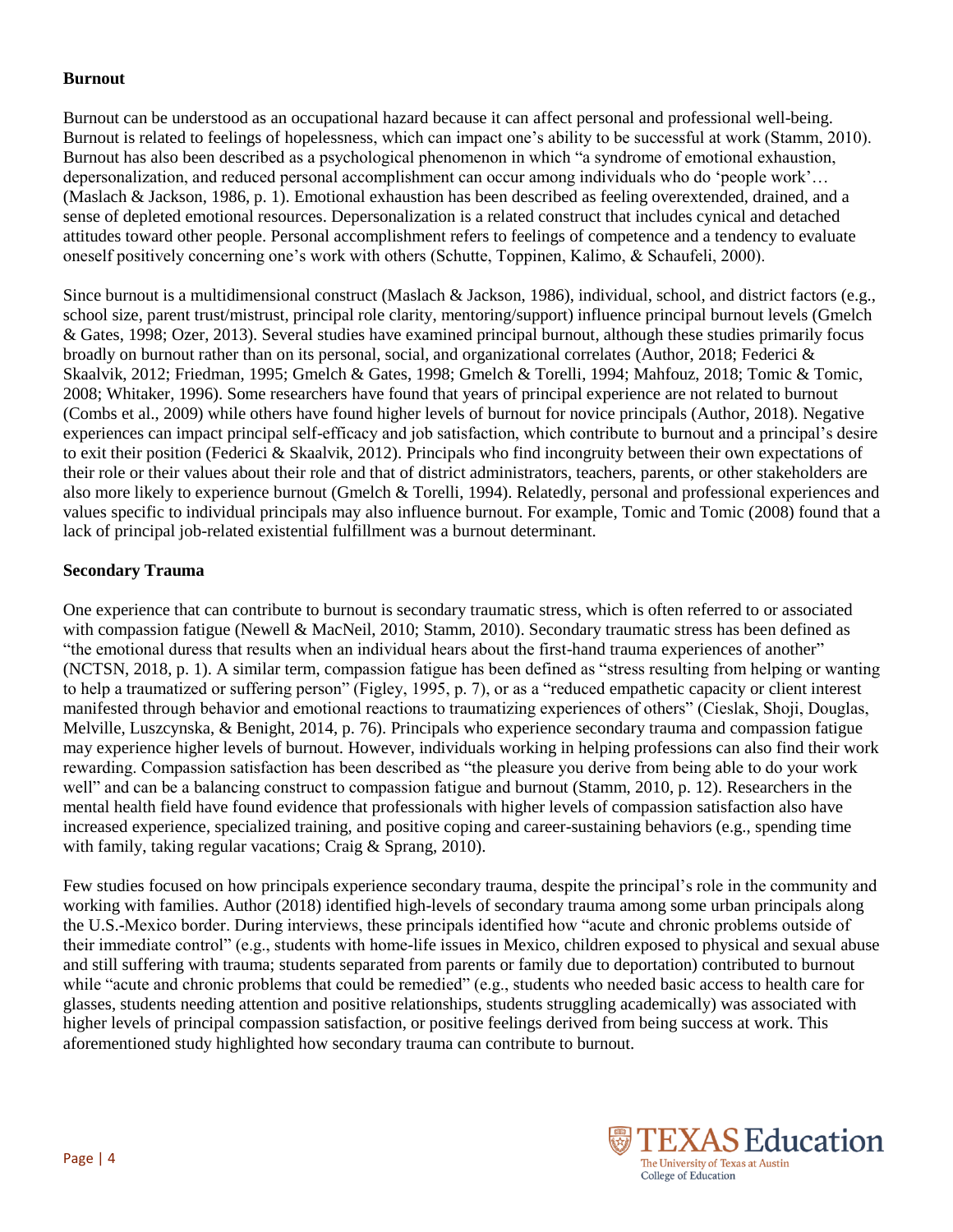## **Working Conditions**

Traditionally, burnout has been understood as a bottom-up phenomenon starting with the individual rather than fully considering the conditions within the workplace. In response to this conceptualization of burnout, researchers and practitioners typically focus attention and resources to support individuals. However, organizational conditions also influence burnout. Many organizational risk factors have been identified across occupations and contexts (see Maslach, Schaunfeli, & Leiter, 2001). Leiter and Maslach (2003) identified six domains that are organizational correlates to burnout:

- Workload: related to when people have too much work to do with too little time. While people can recover from an acute work overload (e.g., a short-term crisis), people who experience chronic work overload cannot rest, recover, or restore balance. As a consequence, exhaustion can lead to a deterioration of the quality of work and challenges with collegial relationships.
- Control: An individual's perceived ability to influence decisions that impact their work, to exercise autonomy, and gain access to needed resources to problem-solve. According to Leiter and Maslach (2003), "control problems occur when workers have insufficient authority over their work or are unable to shape the work environment to be consistent with their values" (p. 96). Burnout is likely to increase when individuals feel that circumstances or powerful people are constraining their opportunity to work effectively.
- Reward: Monetary, social, and intrinsic rewards that provide recognition for work by colleagues, managers, and other external stakeholders. Individuals are likely to have feelings of inefficacy when they feel neglected by the material and/or social reward system within an organization. The intrinsic rewards (pride in doing one's work) keeps people feeling a sense of pleasure and satisfaction, which contributes to well-being and physical health as well as recognition from others.
- Community: Social support and quality of social interactions at work. Individuals are likely to do well in communities when they receive praise, few a sense of happiness and comfort, and believe that people like and respect them. Chronic and unresolved conflict with others produces negative feelings of frustration, which is likely to contribute to burnout.
- Fairness: The extent that decisions are perceived by an individual as fair and communicates respect and selfworth. Unfairness may relate to inequity in workload or pay, instances of cheating, when evaluations or promotions are perceived as inappropriate, or when due process and dispute resolution are considered to be biased. Individuals who perceive supervisors as being fair and supportive are less likely to burnout and more able to adapt to organizational changes.
- Values: Ideals and motivations that initially attracted individuals to their jobs, which extend beyond the utilitarian exchange of work for money or career success. Values conflicts in the workplace can undermine people's work engagement. Conflicting values can create tensions. Some conflicts are within an organization (e.g., lofty vision not reflected in practice) while others exist when individual aspirations differ from organizational values.

Leiter and Maslach (2003) argued that burnout is partly related to the degree of experienced congruence between the six domains within the work context and the individual. In sum, the greater the individual's perceived gap in the six domains, the greater chance of burnout.

Principal turnover research provides evidence that working conditions covers multiple domains, including principal autonomy and rewards, impacts principal retention (Fink & Brayman, 2006; Yan, 2020).

# **Coping**

Stress is a normal phenomenon that people face when experiencing disturbances in everyday life. More specifically, it can be described as "responses a person makes to stimulus events that disturb his or her equilibrium and tax or exceed his or her ability to cope" (American Psychiatric Association, 2013, p. 829). While life disturbances vary greatly in severity, how individuals cope with them reflects their level of resilience and has a strong determination in the level of stress that they will experience. The concept of resilience can be described personal traits that allow an individual to

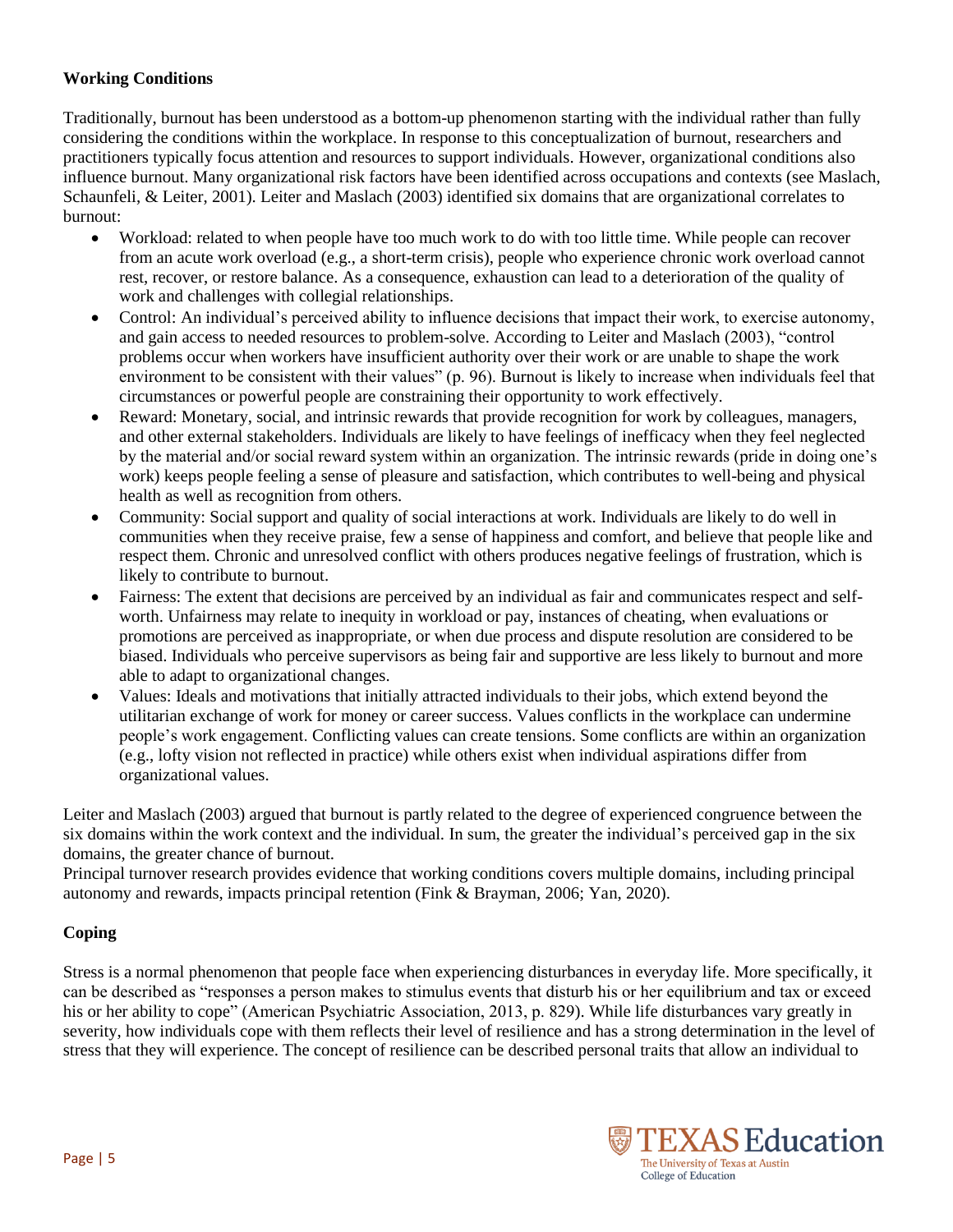successfully adapt to adversity or a disruptive life event (Connor & Davidson, 2003; Luthar, Cicchetti, & Becker, 2000; Masten & Obradovic, 2006), and is central to understanding how stress is experienced. In their meta analytic review, Lee and colleagues (2013) provided evidence that healthy coping strategies that facilitate increased resilience and the ability to self-regulate emotions during and after stressful situations can be improved by increasing protective factors such as self-efficacy, positive affect and self-esteem. While preventive behaviors such as developing non-judgmental professional relationships (e.g., supervisory or mentor relationships) can facilitate the growth of these protective factors and increased resiliency, positive responses to traumatic events can also lead to psychological growth and increased resilience. Post traumatic growth (PTG) can be described as positive psychological gain (e.g., increased future resilience) that results from experienced trauma (Tedeschi & Calhoun, 2004). Factors contributing to PTG include the ability to disclose personal concerns about a traumatic event in the context of a nonjudgmental relationship.

Individuals who experience severe types of stress such as post-traumatic stress or secondary trauma often cope via basic "fight or flight" strategies which involve the disproportional arousal of specific brain structures and systems. These include the amygdala and right hemisphere functioning, and also sympathetic nervous system (SNS) responses such as elevated heart rate, increased respiration, dilated pupils, freezing response, slowing/stopping of digestion, and constricting blood vessels (Cozolino, 2017; Luke, 2020). While these responses are appropriate during life threatening situations, chronic overstimulation of the amygdala and SNS can lead to chronic exhaustion, anxiety and a decline in overall health (Luke, 2020). Secondary traumatic stress (or post-traumatic stress) activates the SNS as a response to "perceived threat" rather than an actual threat. Healthy coping includes an ability to interpret accurately actual and perceived threats, which in turn leads to effective responses. Research into Posttraumatic Stress (PTSD) treatment has provided robust findings that support the broad effectiveness of psychotherapeutic interventions (Benish, Imel  $\&$ Wampold, 2008; Erford et al., 2016). Generally, these interventions promote self-regulation (or simply self-relaxation) where individuals have both a cognitive awareness and a degree of emotional/bodily regulation. Unfortunately, the effectiveness of these types of interventions are not always known to professionals in the workplace or are not accessible through their places of employment. Specifically, little is known about principal coping mechanisms given that few studies have investigated the topic.

# **Methods**

In this study, we used a mixed-methods design which involved collecting and analyzing quantitative data first and then exploring the implications of the quantitative data with a qualitative survey (Creswell & Plano Clark, 2017). In the first phase, survey data were collected from the population of principals in one large urban school district in the Southwestern U.S. to assess levels of burnout, secondary trauma, and workplace attributes. We used three tools to measure the intended constructs in this study. The Maslach Burnout Inventory (MBI) Educator Survey (ES) is a 22 item survey that includes three subscales (emotional exhaustion, depersonalization and personal accomplishment).<sup>1</sup> The Professional Quality of Life (ProQOL 5) (Stamm, 2010) is a 30-item self-report questionnaire designed to measure both positive and negative aspects of providing care to individuals who have experienced traumatic stressors.<sup>2</sup> The Areas of Worklife Survey (AWS) is a 29-item survey that measures six factors: (1) workload (2) control (3) reward (4) community (5) fairness, and (6) values.<sup>3</sup> In the second, qualitative phase we used an open-ended survey with all

<sup>&</sup>lt;sup>3</sup> Recent research using the AWS with secondary school teachers have scale reliability coefficients ranging from .66 to .80 (Masluk et al., 2018). Higher scores on AWS scales reflect positive work experiences.



 $\overline{\phantom{a}}$ 

<sup>&</sup>lt;sup>1</sup> Maslach & Jackson, 1981) has been cited as the most frequent survey used measure of professional burnout (Volpe et al., 2014; Worley, Vasser, Wheeler, & Barnes, 2008). For the purposes of this study, only the emotional exhaustion subscale was used a separate dimension of burnout. The items that are scored on a 7-point Likert scale ranging from *never* (0) to (6) *every day*. The development of the MBI yielded good reliability for the emotional exhaustion subscale ( $\alpha = .89$ )

<sup>2</sup> The ProQOL assesses the constructs of compassion satisfaction and compassion fatigue across three unique subscales: *burnout*, *secondary traumatic stress*, and *compassion satisfaction*. Cronbach's alpha values on the three subscales ranged from .75 to .88, respectively in the most recent published version of the survey (Stamm, 2010).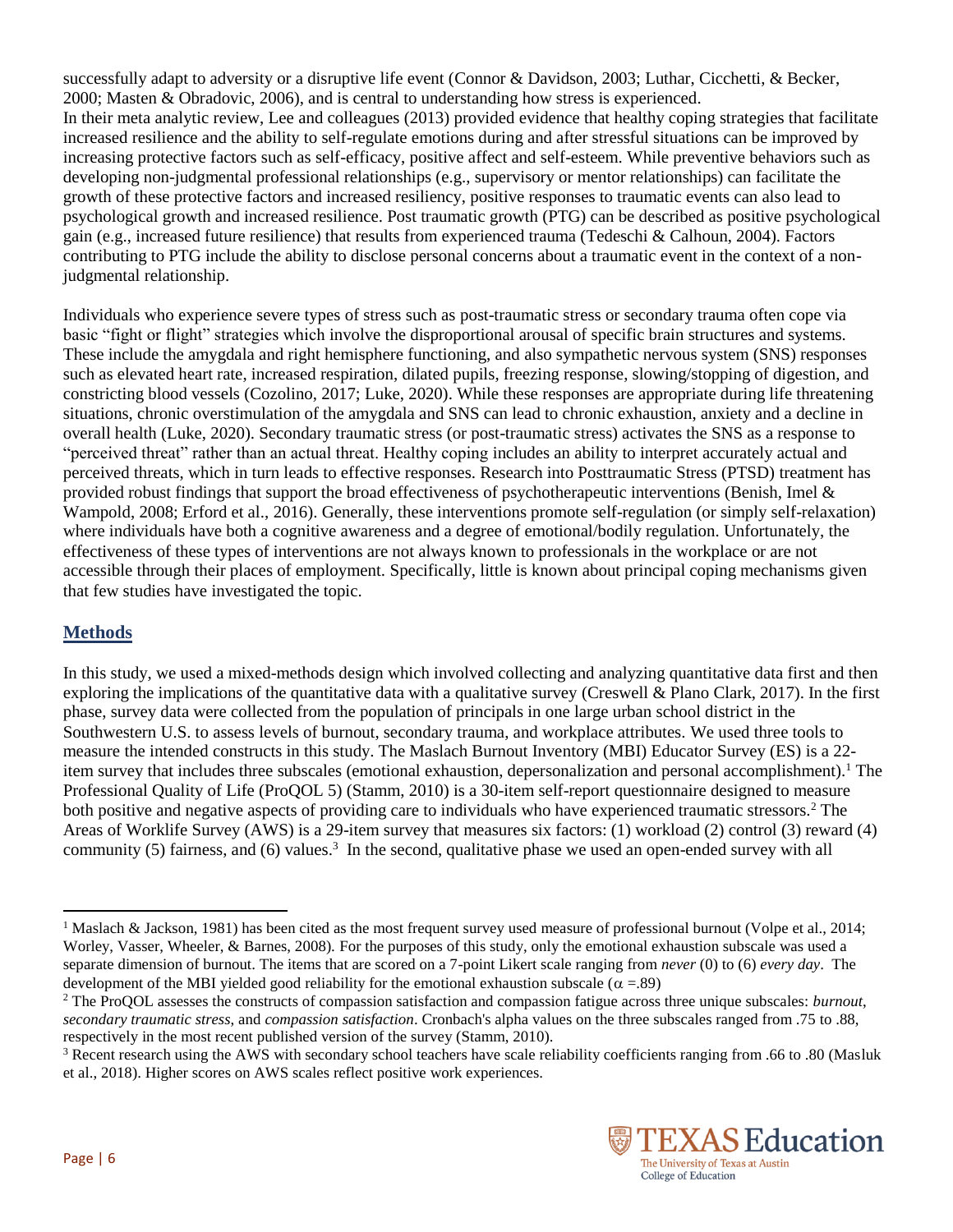principals to better understand how working conditions, secondary trauma, and coping strategies related to burnout. The qualitative survey included a set of open-ended questions to take principal leadership experiences "out of the shadows" to gain deeper insights into their lived experiences within contexts (Hallinger, 2018). The qualitative survey was the primary data collection tool to investigate coping strategies.

## **Setting and Selection**

The School District South (SDS) has approximately 160,000 students with over 200 schools in total. The majority of students in SDS are Hispanic (70%). Black (21%), White (5%), multi-racial (2%), and Asian (1%) students comprise the rest of the student body. More than 80 percent of the students qualify for free and reduced lunch (FRL), although socioeconomic segregation is apparent across the district as some schools enroll virtually no students eligible for FRL, while others enroll solely students receiving FRL. Forty percent of the students are considered English Language Learners (ELLs). According to a state rating system, 28 campuses received a rating of "A," 97 campuses received a "B," 76 received a "C," 12 received a "D," and only 8 received an accreditation rating below a "D." <sup>4</sup> SDS was selected because it represents one of the largest and most socioeconomically diverse school districts in the U.S. The size of SDS allowed us to collect a large sample of data, but also to look across principals with varying years of experience. SDS had 220 schools with 210 principals.<sup>5</sup> Seventy-five principals were considered novice with 0-3 years of experience as a principal.

# **Analytic Sample**

Data collection occurred from June 2019 through February 2020. After obtaining district approval, we attended a districtwide principal meeting to distribute surveys. ProQOL, MBI-ES, AWS, and qualitative survey data were collected from 203 of the district's 210 principals (96.6%). Four principals were eliminated due to incomplete data. The final analytic sample consisted of 199 principals. We used STATA to merge and clean responses across all three surveys to allow for a standardized comparison of variables.

In an effort to simplify analysis and the interpretation of results, several variables from our data are transformed and recoded. We created z-score transformations for each outcome burnout measure as well as each independent variable. Using this approach, we effectively standardized each variable which allowed us to interpret results for variables across different surveys. Thus, we can interpret our outcomes in terms of changes in standard deviations above or below the distribution of each variable (Lavrakas, 2008). In line with the focus of the analysis to explore burnout in novice principals, we created novice and experienced variables to indicate principal experience cut points. A "novice" principal is in their first three years as a principal  $(n=72)$ , and an a "experienced" principal who has more than three

years of experience as a principal (n=126).

Table 1 displays background characteristics of all principals included in our sample. Table 2 displays differences in burnout and other related variables of interest between novice principals and experienced principals. Each of the factors in Table 2 represent Likert scale responses for the various measures shown. The first two

| Table 1. Principal Characteristics |    |        |             |      |     |      |  |
|------------------------------------|----|--------|-------------|------|-----|------|--|
|                                    |    | Novice | Experienced |      | A11 |      |  |
|                                    | Ν  | Mean   | N           | Mean | N   | Mean |  |
| Female                             | 71 | 0.65   | 123         | 0.72 | 195 | 0.69 |  |
| Experience                         | 72 | 1.68   | 118         | 4.25 | 191 | 3.28 |  |
| <b>Black</b>                       | 72 | 0.42   | 126         | 0.40 | 199 | 0.41 |  |
| Asian                              | 72 | 0.01   | 126         | 0.01 | 199 | 0.01 |  |
| Hispanic                           | 72 | 0.33   | 126         | 0.35 | 199 | 0.34 |  |
| White                              | 72 | 0.22   | 126         | 0.16 | 199 | 0.19 |  |
| Total staff                        | 71 | 72.6   | 120         | 72.6 | 192 | 72.5 |  |
| Total students                     | 72 | 700    | 119         | 704  | 192 | 701  |  |
| Secondary                          | 72 | 0.28   | 126         | 0.36 | 199 | 0.32 |  |

<sup>4</sup> Add information about VAM models

<sup>&</sup>lt;sup>5</sup> Some principals were assigned to multiple campuses, which explains why the district had 220 schools but only 210 principals.



l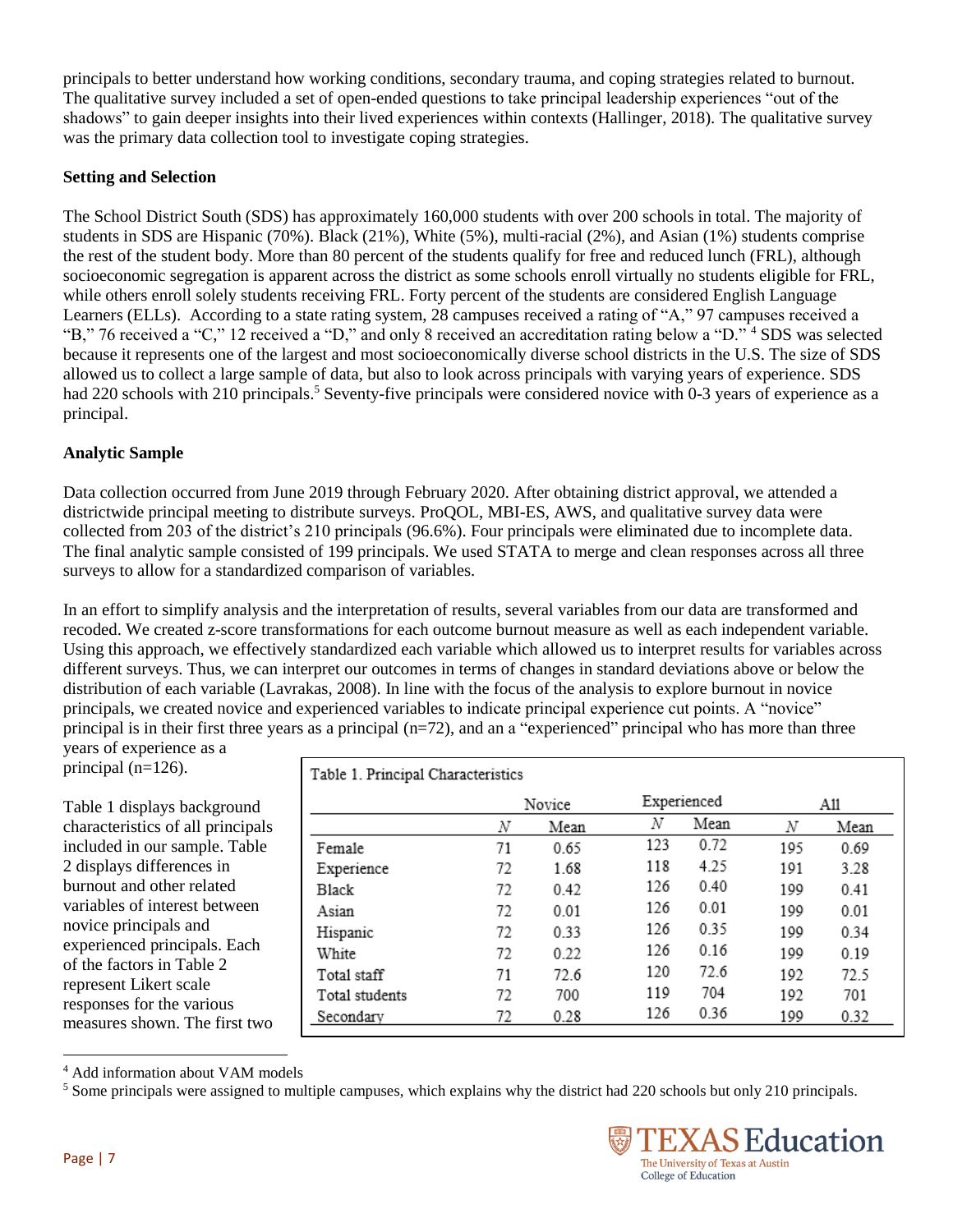factors shown (burnout & secondary trauma) are composite variables created by summing separate questions from the ProQOL. As such, they have a greater raw-total value compared with the rest of the outcome variables shown in Table 2. For each of these measures, we followed instructions from the survey manual when calculating final scores for principals.

#### **Qualitative Data Analysis**

For the qualitative part of the study, each principal completed a 4-page open-ended survey that took approximately 45 minutes to complete. Survey questions were derived from our conceptual framework and focused on burnout, secondary trauma, working conditions, and coping strategies. Data were coded using Dedoose software in multiple phases. First, we read survey data several times and organized data by principal to track how each novice principal experienced burnout. The initial coding phase involved low-inference codes derived from our conceptual framework (e.g., *stressful situations, frustration, coping behavior, district working conditions, school working conditions*). Next, we reviewed these codes and wrote analytical memos to facilitate our understandings of our initial analysis and engage in a critical discussion. Then, we looked to identify all the unique instances or experiences that contributed to burnout and stress, so we sought to identify examples and sub-categories in the following areas: *working conditions and duties*, *emotional exhaustion*, and *coping strategies*. This coding process allowed us to identify the many difference experiences of principals, but also how common or similar their experiences were across the district. Finally, we applied a member checking strategy to validate findings by having follow up interviews with principals who participated in this study. In addition, we called upon current principals in other districts to review and offer reactions to our interpretation of data. We used triangulation between prior surveys and the open-ended survey to better understand how the participants experience burnout and related constructs.

# **Findings**

### **Novice Principal Burnout**

Initial comparisons between novice and experienced principals showed no statistically significant differences on the variables of interest. The largest observed difference was in feelings of burnout. Novice principals reported slightly elevated levels of burnout compared to experienced principals. Further comparisons also showed that to a lesser degree, experienced principals reported slightly more positive feelings about their workload and their sense of community at work. Finally, novice principals showed slightly stronger feelings of values (i.e., ideals & motivation) related to their work. The remaining variables of interest showed no discernable differences between novice and experienced principals. See table 2 for all variable comparisons between novice and experienced principals.

|                  | Novice |      | Experienced |      |
|------------------|--------|------|-------------|------|
|                  | Ν      | Mean | Ν           | Mean |
| Burnout          | 70     | 19.6 | 122         | 18.2 |
| Secondary trauma | 69     | 18.7 | 119         | 18.9 |
| Workload         | 72     | 2.29 | 120         | 2.54 |
| Control          | 72     | 3.45 | 122         | 3.52 |
| Reward           | 72     | 3.43 | 122         | 3.43 |
| Community        | 71     | 3.79 | 118         | 3.98 |
| Fairness         | 69     | 3.24 | 120         | 3.13 |
| Values           | 71     | 4.28 | 122         | 4.10 |

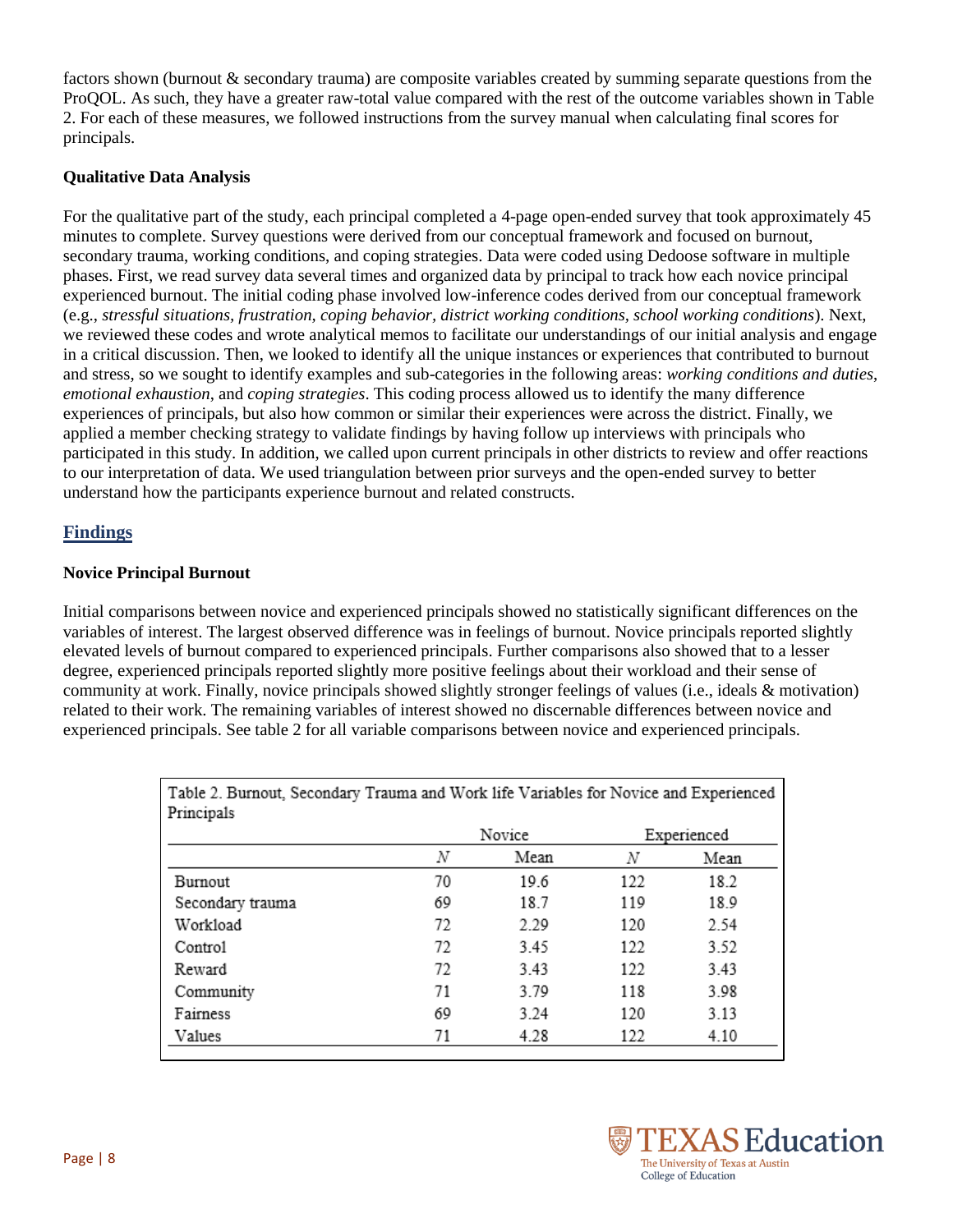In the next phase of our analysis, we modeled predictors of burnout using multivariate regression (see Table 3) for novice principals. We used regression models to predict burnout using secondary trauma and principals' perceived workplace satisfaction or well-being (i.e., control, reward, fairness, values, workload)<sup>6</sup>. Each model also contains a set of covariates which allowed us to control for personal background and school-level factors which may be associated with principals' feelings of burnout. We controlled for gender, race/ethnicity, school size (total students and staff), and school level.

The results of the regression models show that secondary trauma is the strongest and the only significant predictor of burnout  $(B = .47)$  for novice principals. Other variables that showed weaker nonsignificant relationships with burnout were community  $(B = -.16)$  and workload  $(B = -0.14)$ . This implies that the more novice principals experience feelings related to secondary trauma, the more they are also likely to experience feelings of burnout. To a lesser degree, the analysis also shows positive feelings of community and workload may be a negative predictor for burnout in novice principals. However, the relationships between burnout and community and workload should be interpreted with caution as these relationships were not significant. The variables related to work conditions (reward, control, values & fairness) showed regression coefficients that fell below .08, which implied that

|                                                                                                                                                                                                                                                                                                                                                                                                                         | В         | SE   |  |  |
|-------------------------------------------------------------------------------------------------------------------------------------------------------------------------------------------------------------------------------------------------------------------------------------------------------------------------------------------------------------------------------------------------------------------------|-----------|------|--|--|
| Secondary Trauma                                                                                                                                                                                                                                                                                                                                                                                                        | $0.47***$ | 0.10 |  |  |
| Control                                                                                                                                                                                                                                                                                                                                                                                                                 | $-0.02$   | 0.12 |  |  |
| Reward                                                                                                                                                                                                                                                                                                                                                                                                                  | $-0.06$   | 0.10 |  |  |
| Fairness                                                                                                                                                                                                                                                                                                                                                                                                                | $-0.07$   | 0.11 |  |  |
| Values                                                                                                                                                                                                                                                                                                                                                                                                                  | $-0.03$   | 0.13 |  |  |
| Workload                                                                                                                                                                                                                                                                                                                                                                                                                | $-0.14$   | 0.11 |  |  |
| Community                                                                                                                                                                                                                                                                                                                                                                                                               | $-0.16$   | 0.09 |  |  |
| Female                                                                                                                                                                                                                                                                                                                                                                                                                  | $-0.18$   | 0.19 |  |  |
| African American                                                                                                                                                                                                                                                                                                                                                                                                        | $-0.27$   | 0.24 |  |  |
| Asian                                                                                                                                                                                                                                                                                                                                                                                                                   | $-0.21$   | 0.70 |  |  |
| Hispanic                                                                                                                                                                                                                                                                                                                                                                                                                | 0.02      | 0.24 |  |  |
| Total Staff                                                                                                                                                                                                                                                                                                                                                                                                             | 0.01      | 0.01 |  |  |
| R-squared                                                                                                                                                                                                                                                                                                                                                                                                               | 0.75      |      |  |  |
| N                                                                                                                                                                                                                                                                                                                                                                                                                       | 60        |      |  |  |
| Note. All outcomes variables and main predictors of interest shown were converted<br>to z-scores for ease of interpretation. Associations for a total students variable and<br>secondary principal dummy variable were not shown here because coefficients were<br>less than 0.000 in magnitude. All demographic covariates were entered into the<br>model in their unstandardized format. * p<0.05, ** p<0.01, p<0.001 |           |      |  |  |

they had a negligible relationship with burnout for novice principals.<sup>7</sup>

### **Emotional Exhaustion**

Novice and experienced principals reported a wide array of emotionally exhausting aspects of their job on the qualitative survey. Only about 5% (4/75) of novice principals reported that no particular aspect of their job was emotionally exhausting. In response to being prompted to identify aspects of their job that makes them feel drained, overextended, or emotionally depleted, one principal noted, "Nothing! 95% of the job is amazing. 5% is really tough and you have to learn to thrive through the 5%." However, all other principals reported emotionally exhausting aspects of their job. The most common responses reported include, (1) teacher behavior and interpersonal conflict; (2) teacher deficit perspectives; (3) conflicting messages from district administrators; (4) parent concerns: lack of engagement/support, child abuse, inability to help families dealing with external challenges; and (5) constant communication with all stakeholders. Several types of tasks were specifically identified as emotionally exhausting, such as problem-solving, juggling multiple demands, having limited time to complete many tasks, and seeking out resources.

 $7$  We also created a graph plot to illustrate how the predictor variables related to burnout in comparison to each other. The predictors were converted into Z-scores to standardize the interpretation of them. Appendix 1 shows that secondary trauma is the strongest predictor to burnout, with control and reward having a smaller but still significant predictive impact on burnout. This graph provides a more illustrative view of the degree to which secondary trauma and the work life variables relate to burnout in secondary trauma.



 $\overline{\phantom{a}}$ 

<sup>&</sup>lt;sup>6</sup> In all models, outcome variables and predictors of interest were converted to z-scores for ease of comparison.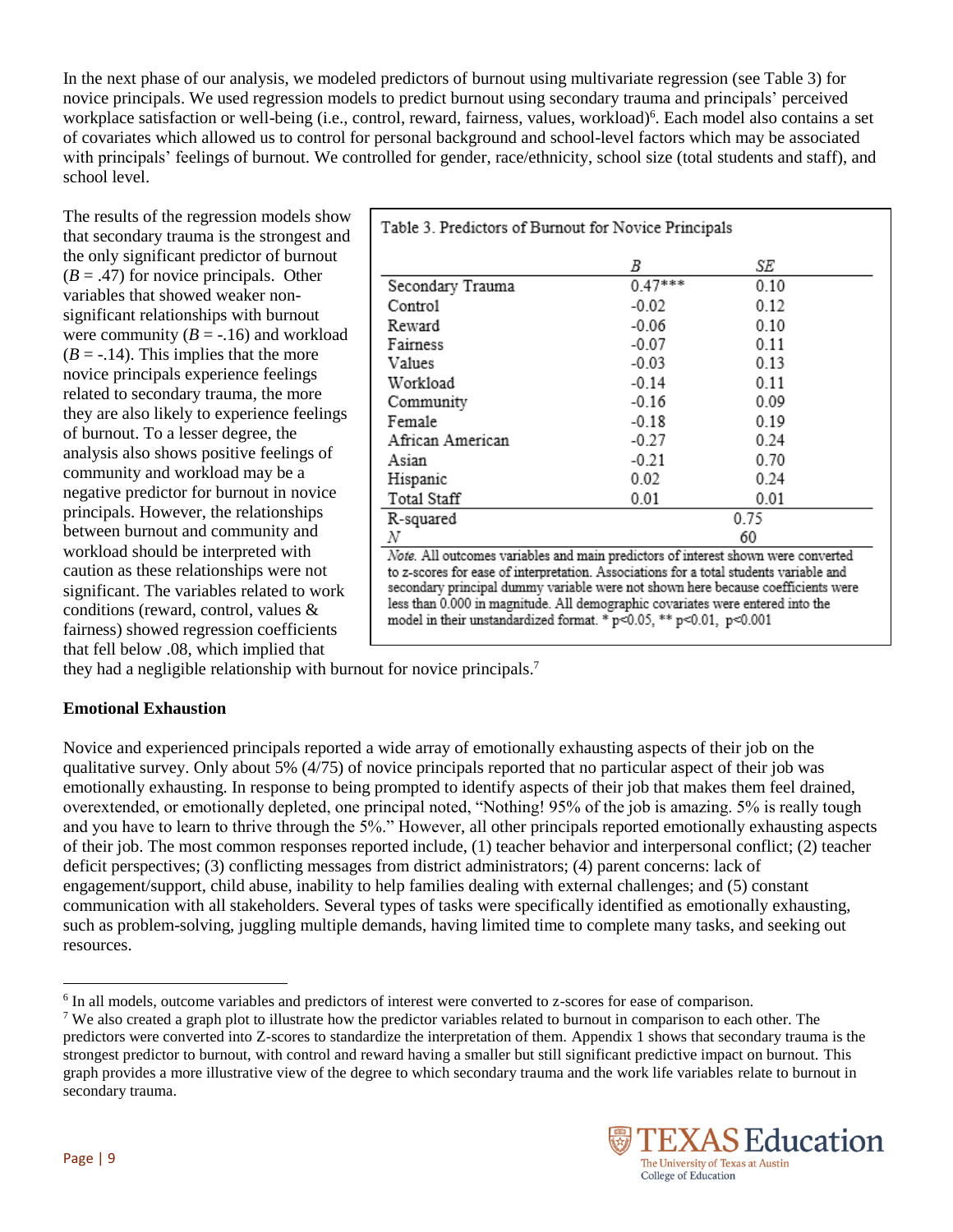Seventy-three percent (55/75) of principals reported that school culture related issues were the most emotionally exhausting aspects of their job. Based on principal responses, school culture issues included "having critical conversations with teachers" to address "interpersonal conflict among teachers," "confronting teacher deficit perspectives," and addressing a lack of "teacher motivation" to improve or change their practice." A second-year elementary school principal reported, "The most exhausting part of my job is trying to get veteran teachers to change how they teach when they have seen proven results in the past. I am encouraging them to try new things… the way our district is now teaching us." Another principal reported that she was emotionally exhausted by "dealing with the emotional/mental health issues with the staff with no training or support." Several principals reported struggling to help teachers take responsibility for all students learning. A third-year principal noted, "The time I spend focused on helping a teacher understand it's their job to serve all students, should be spent somewhere else… Why do I have to tell teachers this?" Similar comments were reported and could be associated with working conditions within the school and building histories that likely extended to the prior principal's leadership.

Stressors related to school context and unique circumstances emerged in survey responses as responsible for burnout and emotional exhaustion. For example, a small group of principals identified campus or community specific issues, such as a lack of resources, buildings in disrepair requiring constant maintenance, or a problematic teacher or parent. While not specific to any one context, almost half the principals (48%, 36/75) reported feeling exhausted by having to constantly be engaged in relationship building. Specifically, relationship building included meeting families and community members, building rapport with teachers and staff, listening to teacher and staff concerns, and as one principal noted, "picking your battles… so people won't be offended." Several principals understood that relationship building was part of the job for any new principal. They also expressed that being engaged in "constant communication" could be physically exhausting.

### **Working Conditions and Work Duties**

Principals reported a wide array time-consuming duties. The most common duties reported by all principals (novice and veteran) as taking up most of their time were: (1) instructional support: classroom observations and feedback, professional learning community (PLC) and data meetings, and coaching or giving feedback to teachers; (2) campus administrative work: emails, administrative meetings, completing district reports/paperwork; (3) parent concerns; and (4) student discipline. Novice principals reported similar time-consuming work duties as veteran principals, although novice principals commonly reported three specific work duties as most time consuming. Roughly 90% (67/75) of the novice principals spent a high percentage of time on instructional support. A second-year principal noted, "I spend so much time in classrooms and talking with teachers that at the end of the day I take home hours of paperwork…It can be exhausting." About 60% of principals reported that they spent a great deal of time on student discipline (44/75) and meetings with parents and staff (46/75). Several novice principals also noted "problem-solving," "trouble-shooting," and "defusing" or "managing" difficult situations or challenges were very time consuming. A first-year principal noted, "I've learned my job is mostly about fixing other people's problems." Finally, a group of novice principals reported spending a significant amount of time planning and preparing for meetings while few more experienced identified either as time consuming.

Both novice and experienced principal reported context-specific issues that were both time-consuming and stressful, such as interpersonal conflict between teachers, dealing with absent teachers/staff, managing building operations and maintenance, and removing a troublesome teacher. The principals noted that these events were context/circumstance specific. For example, a second-year principal's school was old and in disrepair, which meant she was constantly dealing with the district and with having building issues fixed. She reported feeling stressed because she could not focus on instruction, faculty, and students because she was making sure the school had heat or did not have a leaky roof. She asked, "How can you get anything else done when your build doesn't have heat?" Another novice principal reported "in-fighting" between teachers on the same grade-level team or "clique" behaviors stopped her from addressing instructional issues. In-fighting meant teachers were not working together to plan, analyze data, and collaborate. Sometimes, principals reported that just one individual could disrupt a group, waste significant time, and cause high levels of stress. A first-year principal noted her frustration with a "problematic" teacher that took up a significant amount of time on a daily basis. She reported, "I spend time every day just dealing with this one person."

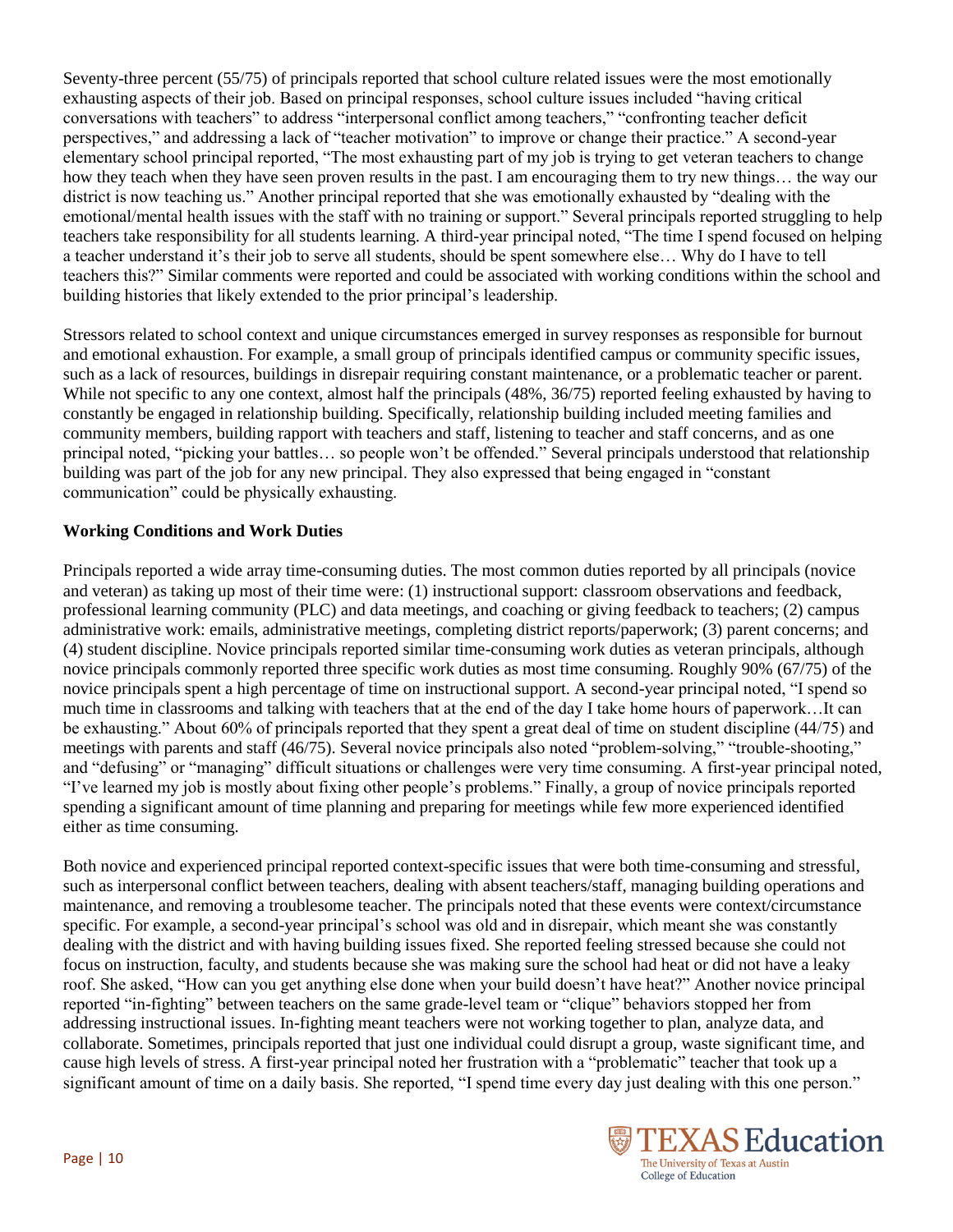The principal reported having to provide support to the teacher, "write ups" for disciplinary purposes, and "communicating with district" about the ongoing problems as part of having the teacher removed.

The common duties that novice principals reported taking up all or most of their time were not always viewed as stressful or emotionally exhausting. A small group of principals felt dealing with conflict, upset parents, and other emergent issues was, as one principal noted, "What I signed up for." However, several principals used words like "nuisance," "distraction," and "frustrating" to describe how non-instructional issues were frustrating and took their attention away from other priorities they deemed more important. Many novice principals reported that they "loved their work" or felt they had an "amazing job", but this was in spite of these less-appealing experiences of being a principal. While the most time-consuming issues were often not the most stressful, novice principals did report felling emotionally exhausted by certain tasks or aspects of their job, especially related to traumatic experiences of their students.

## **Secondary Trauma**

A majority of principals (52%, 39/75) reported that working to address mental health related issues of students was the most or one of the most emotionally exhausting parts of their job, which included their efforts to support children dealing with emotional disturbances or abuse. The principals reported instances where they learned about students exposed to acute or chronic physical or mental abuse. They also reported learning about how a lack of stable housing, fears related to immigration and deportation, and financial stability created fear and uncertainty in the lives of their students. Several principals expressed concern that community violence had impacted students' families or neighborhood, which made them worry about the well-being and long-term development of their students. One firstyear principal reported, "There is just so much going on, it's hard for me to process as an adult. I IMAGINE that for a child." A third-year principal noted, "Students are exposed to death, violence, abuse, and then they come to us." While these comments might be explained by a deficit viewpoint of schools and families in low-income communities of color, many of the principals' survey responses highlighted the high-levels of community violence, domestic violence, and immigration enforcement that were prevalent in some of the city's Black and Latinx communities.

The emotions described by the principals relate to secondary trauma, which reflect previous findings from the MBI-ES and ProQuol. The principals reported learning about student trauma, working to help students, and feeling empathy, fear, disillusionment and other emotional responses. For example, one principal reported supporting a child with mental health issues, "Many [parents] don't want counselors involved and learning about their business they are reluctant to sign students up. Knowing the trauma [students] carry with them and the fight to get them help is exhausting." An elementary school principal noted that "trauma-suicide, [and] abuse" were among the most emotionally exhausting aspects of her job. Other principals noted that getting "support for emotionally disturbed students" was depleting because of the lack of resources available.

Principals reported feeling hurt or upset by knowing that students were suffering although the principals reported feeling worse when they tried to intervene but had limited success. One principal reported, "Sometimes you win and sometimes you lose." Her comment reflected that sometimes her school was able to help a child, but in other instances the child continued to be exposed to ongoing trauma or was unable to cope with unhealthy prior experiences. These reported experiences reflect a mixture between secondary trauma and working conditions where principals have limited control or access to resources to make a difference in a given situation. For example, one principal reported feeling "Knowing you made a difference" after helping a child's family receive support from the city's family services department. However, another principal expressed ongoing concern and sadness having tried to intervene without success when a child was consistently having "emotional breakdowns" due to his psychological condition.

### **Coping Behaviors**

The principals in this study reported numerous ways for coping with burnout, although no principal reported receiving any pre-service or in-service professional development on the topic. Only one principal specifically reached out for help from their district when they struggled with their own emotional difficulties. With the exception of three

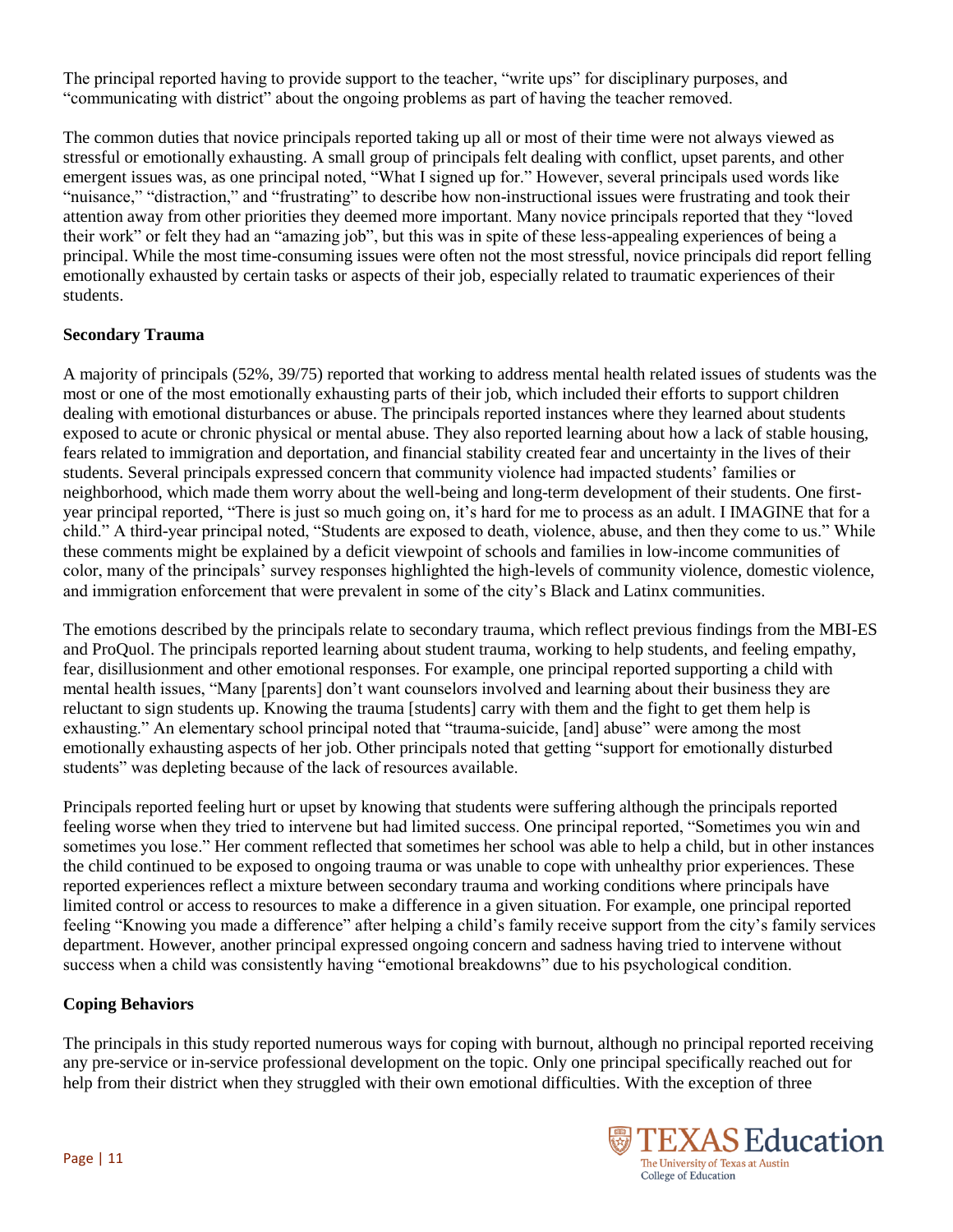principals, each participant reported specific coping strategies. A second-year elementary school principal reported, "I do not have time to cope with the stress of being a principal. It is a  $24/7$  job  $-1$  work weekends too." The second principal recorded, "Not Applicable." Four principals also provided very general, work-related coping behaviors, such as "lean on team," create "to-do lists," "try to delegate," and "see the big picture."

The rest of the principals reported a broad variety of coping behaviors. The six most common coping behaviors were: (1) spending time with family/children; (2) talking/networking with other principals; (3) exercising; (4) meditating; and (5) attending church, praying, engaging in spirituality. A complete list of principal coping activities include: none, alone time, relaxing at home, family/children, cooking, time with friends, watching television, taking hot baths, not taking work home, spending time outdoors, talking/networking with other principals, creating a to-do list, exercising, drinking alcohol, eating healthy and/or unhealthy food, delegating work, gambling, and going to church/praying/having faith.

Even principals who described using healthy coping behaviors (exercising, spending time with friends and family) reported struggling to manage their stress. One principal noted, "It is difficult for me to fully decompress sometimes, as the work is always still on my mind." Several principals gave examples of specific traumatic or stressful experiences and how they coped in response. For example, a first-year elementary school principal noted that she "talked with a mentor about the stress. I used EAP [Employee Assistance Program] after one of our students was killed. I bought myself a cricut [machine used to make designs] to make pretty things and have time to unplug from school." EAP is a program paid for by employers to assist employees with personal or work-related problems that can impact job performance, health, and mental and emotional well-being. Another first year principal relied on her home life for support. She reported, "Home provides me the support that I need or look for. My family. My pets, playing with them when I can, helps me to relieve anxiety." Several principals also reported attending church, praying, and engaging in other spiritual practices to either let go of stress, take their mind out of work, or try to heal from the physical and emotional toll of the job.

Coping strategies were frequently described as ongoing behaviors that principals utilized with some degree of regularity. For example, several principals reported attending happy hours with other principals at the end of the week or going to the gym in the morning before work once or twice a week. One principal played basketball once a week at night to "blow off steam." Regular principal meetings with were also opportunities for principals to cope with their job and share their emotions. Twenty principals specifically noted that talking to peers or supervisor at regularly scheduled principal meetings helped them cope with their job. A second-year principal reported, "It helps to share what you are going through and hear from others that what you experience is normal." While most principals shared that they had some level of consistency in coping with their emotions, many also noted that they could also get off schedule and not cope with their stress. Many surveys included evidence that principal schedules and family responsibilities disrupted their opportunities to go to the gym, eat healthy, spend time with family, or consistently engage in activities that helped them cope.

# **Discussion**

Principal burnout is a critical equity issue confronting schools across the nation, particularly because principal turnover is increasing and disproportionality impacts schools serving low-income students of color (Grissom, Bartanen, & Mitani, 2019). This mixed-methods study examined principal burnout in one large urban school district that mostly serves low-income students of color. Within the district, approximately 40 percent of principals were in their first three years on the job. We found that burnout was slightly higher in novice principals when compared to veteran principals with both groups generally scoring in the low range of burnout. Previous research into burnout on the US-Mexico Border reported higher rates of burnout than the novice principals in this study (Author, 2018). While the average scores of burnout for novice principals were only slightly elevated, we did identify a group of novice principals with higher levels of burnout, which indicates that a subgroup of principals were highly stressed, emotionally exhausted, and struggling on the job. In comparison with other professions, the novice principals in this study scored lower on reported burnout than nurses (Wu, Singh-Carlson, Odell, Reynolds & Su, 2015), formal caregivers providing care to an

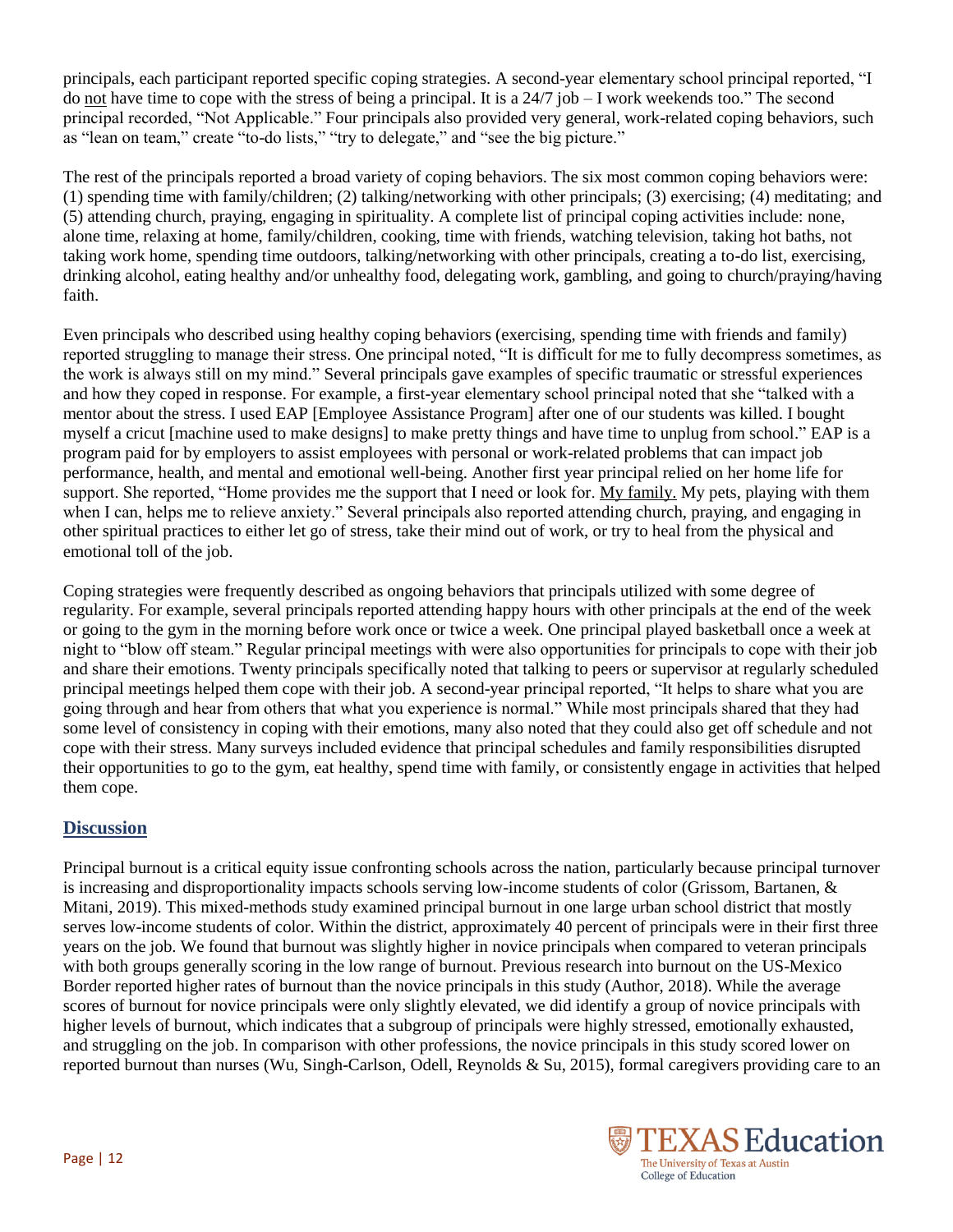individual 65 years of age or older (Thorson-Olesen, Meinertz & Eckert, 2018), and slightly higher than childcare workers (Eastwood & Ecklund, 2008).

Drawing upon our three-pronged principal burnout framework, we also investigated how secondary trauma and working conditions contributed to novice principal burnout. The primary finding from the quantitative analysis is that secondary trauma plays a significant role in predicting burnout in novice principals. This finding is important because it connects the phenomenon of burnout (which is of primary interest to school districts) with the much more complex experience of secondary trauma. The strength of this relationships is also supported by the theoretical framework of the ProQOL that connects burnout and secondary trauma as distinct factors of compassion fatigue (Stamm, 2010). We also investigated working conditions, which is a multi-faceted construct that can impact principals' ability to manage effectively the demands of their job and persist in their roles on campus. While positive feelings about community and workload in novice principals also contributed to burnout, this relationship was small and should be viewed as having limited connection to burnout when compared to secondary trauma for the participants in this study.

The qualitative survey findings add much needed nuance to understanding principal burnout generally as well as the relationship between burnout and secondary trauma, working conditions, and coping strategies. Most veteran and novice principals reported a wide array of emotionally exhausting aspects of their job, which included dealing with teacher behaviors and deficit thinking, conflicting messages and policies from district leadership, parental concerns, and constant communication demands with members of the school and community. Novice principals specifically felt school culture related work and issues were exhausting. Tasks associated with these job roles included having difficult conversations, resolving interpersonal conflicts, and motivating teachers to improve their performance. While these tasks were generally challenging for novice principals, a smaller subset of principals reported frustration with more structural issues, such as buildings in disrepair or a lack of resources. These findings may indicate a need for additional role socialization and raise questions about the types of schools novice principals are initially placed in.

Working conditions and related job duties helped to explain principal frustrations with their job. The principals in this study reported spending most of their time on instructional support, campus administrative work, parental concerns, and discipline. At times, principals were frustrated with resolving problems got in the way of them doing work that supported teachers, instruction, and student achievement. However, our qualitative findings underscored how the experience of secondary trauma could be traumatic for principals, especially if they lacked resources or were persistently unsuccessful at resolving a trauma experienced by students. Similar to a prior study (Author, 2019), the principals expressed concern about community violence, deportation, and students with emotional disabilities. The principals reported learning about student trauma and feeling a range of emotions, including empathy, fear, disillusionment, and anger. Yet, principals also reported that at times, they knew they or their school has made a powerful difference. Successfully intervening to support a child experiencing trauma can be a powerful experience for principals and contribute to a sense of compassion satisfaction, which can reduce burnout.

This study highlighted the ways novice principals experience burnout, but also how they coped with their jobs. Almost every principal shared some way in which they cope with the stress of their job. Common coping strategies included spending time with family, talking with other principals, exercising, meditating, and attending church or engaging in some form of spirituality. The principals also shared unhealthy coping strategies, including drinking alcohol, eating unhealthy foods, and gambling. Some principals noted that they were not always able to engage in their preferred coping strategies due to work and family commitments. One of the most important findings related to coping, however, was the fact that not one principal reported any formal or structured coping strategies provided by their district. In other words, principals were left to cope with their job duties on their own and amongst each other rather than relying on district supports and structures. Thus, while almost all principals coped with the stress of their jobs to help them reduce burnout, the district likely missed opportunities to further reduce burnout through more structured interventions.

### **Conclusion and Implications**

Principal burnout is a critical topic for research and preparation. Additional research is needed to understand how principal burnout manifests and how working conditions, secondary trauma, and coping strategies influences levels of

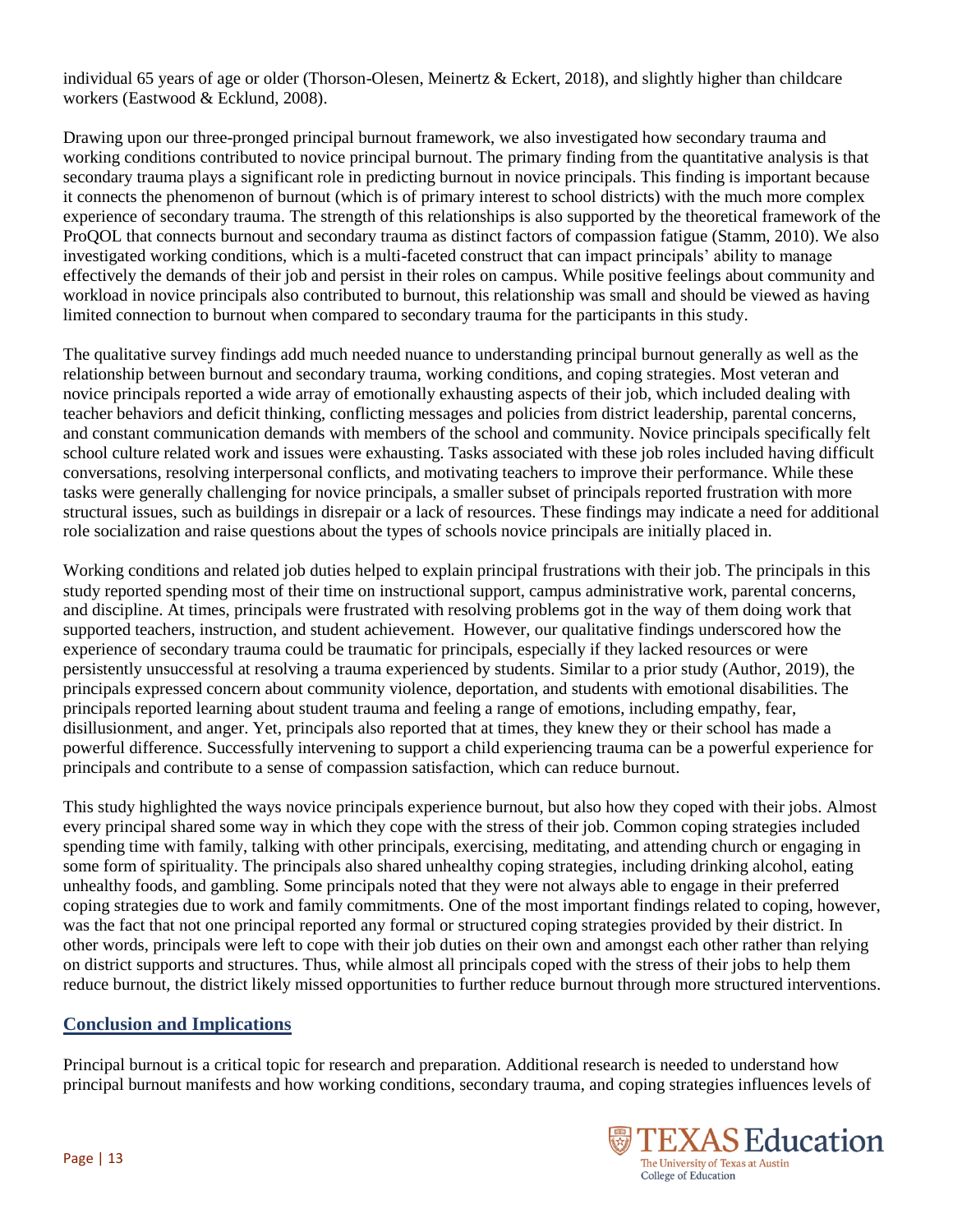principal burnout. We recommend that educational leadership researchers engage in survey research using validated measures in other contexts, but also utilize qualitative methods to better understanding the lived experiences of principals from diverse racial backgrounds working in different educational contexts (rural, suburban, urban, highperforming/low-performing). As the nation wrestles with greater calls for racial equity in schools, new studies can investigate how principals experience anti-racist leadership and whether efforts to address racism and other forms of marginalization contribute to burnout and turnover. More research is needed to understand social dynamics related to burnout. Additional research might explore administrator burnout on a campus to include the principal and assistant principal or campus administrative team. Finally, additional research is needed to explore how principals can learn and increase their resilience from experiencing burnout and job difficulty. Post-traumatic growth has yet to be a concept meaningfully investigated for school leaders.

This study also has important implications for leadership development and practice. University-based preparation programs and district professional developments should explore research and best practices related to burnout and healthy coping mechanisms. Preparation programs can provide training on coping strategies throughout coursework and clinical experiences. Thus, when program graduates are hired, they will enter the profession recognizing signs of burnout and able to consistently utilize healthy coping strategies. A self-care professional standard can support a focus on healthy coping in both pre- and in-service leadership development. Districts would be wise to enact policies that promote healthy coping strategies for principals. Such efforts can draw upon existing district resources, such as asking school counselors to provide trainings or relying on a train the trainer model where principals can learn about healthy coping and work in small groups during in-service professional developments. Revised principal evaluation tools can also emphasize and assess evidence of healthy coping strategies. Finally, the principalship will remain a complex and difficult job, but the more principals and policymakers can understand and address burnout the more likely principals will remain healthy and persist in their critical roles.

# **References**

- Alsbury, T. L., & Hackmann, D. G. (2006). Learning from experience: Initial findings of a
- mentoring/induction program for novice principals and superintendents. *Planning and Changing*, *37*, 169-189. Bartanen, B. (2019). Identifying principal improvement. (EdWorkingPaper: 19-136).
- Retrieved from Annenberg Institute at Brown University:<https://doi.org/10.26300/kcrz-tm19>
- Bauer, S. C., & Silver, L. (2018). The impact of job isolation on new principals' sense of
- efficacy, job satisfaction, burnout and persistence. *Journal of Educational Administration*, *56*(3), 315-331. Bogotch, I., & Riedlinger, B. (1993) A comparative study of new and experienced principals
- within an urban school system. *Journal of School Leadership, 3*(5), 484–497.
- Boyce, J., & Bowers, A. J. (2016). Principal turnover: Are there different types of principals who move from or leave their schools? A latent class analysis of the 2007–2008 schools and staffing survey and the 2008–2009 principal follow-up survey. *Leadership and Policy in Schools*, *15*(3), 237-272.
- Bullock, K., James, C., & Jamieson, I. (1995). An exploratory study of novices and experts in educational management. *Educational Management & Administration*, *23*(3), 197-205.
- Combs, J., Edmonson, S. L., Jackson, S. H., & Greenville, N. C. (2009). Burnout among elementary school principals. *AASA Journal of Scholarship and Practice*, *5*(4), 10-15.
- Conrad, D., & Kellar-Guenther, Y. (2006). Compassion fatigue, burnout, and compassion satisfaction among Colorado child protection workers. *Child Abuse & Neglect, 30*(10), 1071–1080. doi:10.1016/j.chiabu.2006.03.009
- Crow, G. M. (2006). Complexity and the beginning principal in the United States: Perspectives on socialization. *Journal of Educational Administration, 44*(4), 310-325.
- Daresh, J. and Male, T. (2000) Crossing the border into leadership: experiences of newly appointed British headteachers and American principals. *Educational Management & Administration, 28*(1), 89–101.
- Duncan, P. K., & Seguin, C. A. (2002). The perfect match: A case study of a first-year woman principal. *Journal of School Leadership*, *12*(6), 608-639.

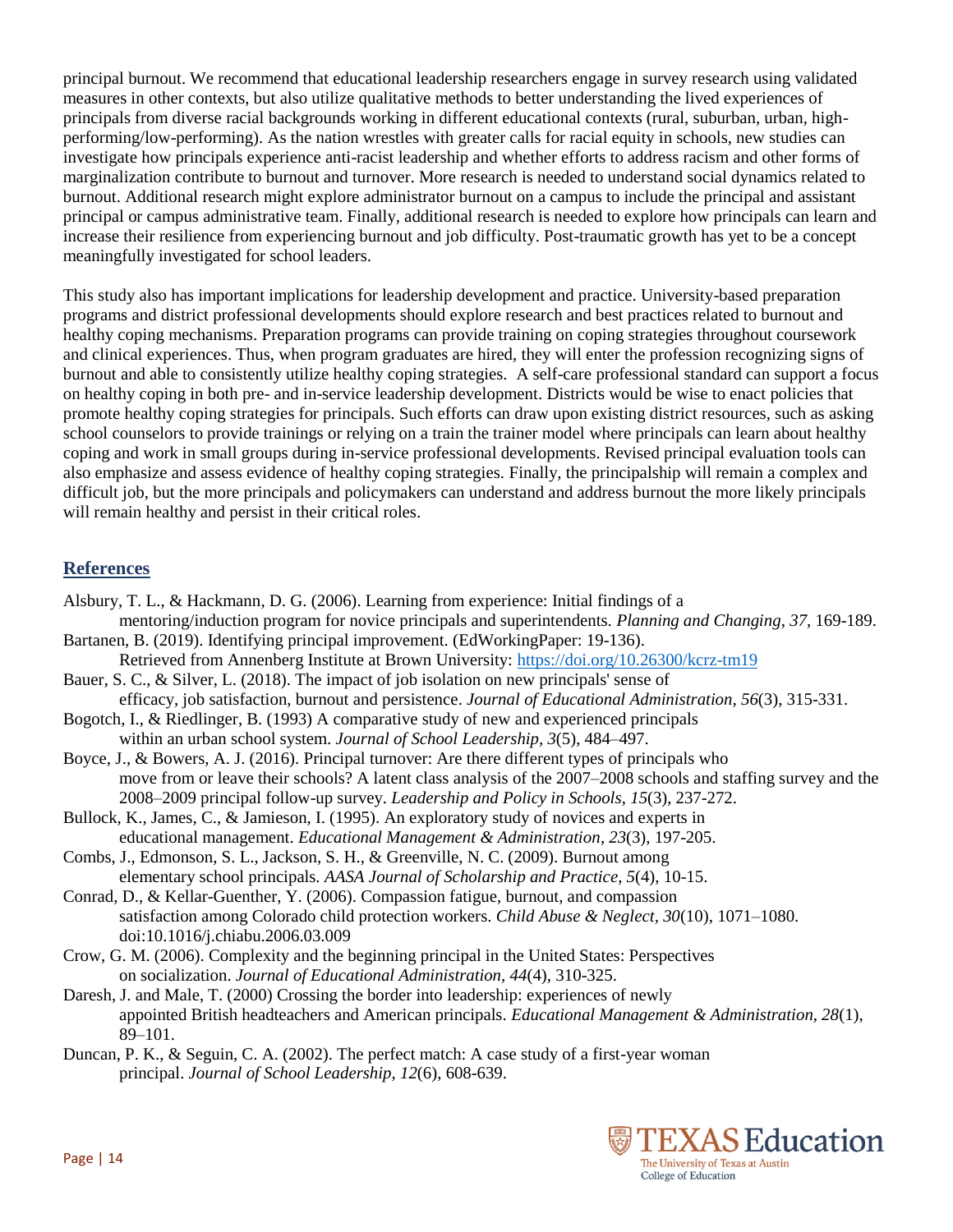- Eastwood, C. D., & Ecklund, K. (2008). Compassion fatigue risk and self-care practices among residential treatment center childcare workers. *Residential Treatment for Children & Youth, 25*(2), 103–122. doi:10.1080/ 08865710802309972
- Federici, R. A., & Skaalvik, E. M. (2012). Principal self-efficacy: Relations with burnout, job satisfaction and motivation to quit. *Social Psychology of Education*, *15*(3), 295-320.

Fink, D., & Brayman, C. (2006). School leadership succession and the challenges of change. *Educational Administration Quarterly*, *42*(1), 62-89.

Finkelhor, D., Turner, H. A., Shattuck, A., & Hamby, S. L. (2015). Prevalence of childhood exposure to violence, crime, and abuse: Results from the national survey of children's exposure to violence. JAMA pediatrics, 169(8), 746–754. doi:10.1001/jamapediatrics.2015.0676

Friedman, I. A. (1995). School principal burnout: The concept and its components. *Journal of Organizational Behavior*, *16*(2), 191-198.

Gmelch, W. H., & Gates, G. (1998). The impact of personal, professional and organizational characteristics on administrator burnout. *Journal of Educational Administration*, *36*(2), 146-159.

Goldring, R., and Taie, S. (2018). *Principal attrition and mobility: Results from the 2016–17 principal follow- up survey first look* (NCES 2018-066). U.S. Department of Education. Washington, DC: National Center for Education Statistics. Retrieved [date] from https://nces.ed.gov/pubsearch.

Grissom, J. A., Bartanen, B., & Mitani, H. (2019). Principal sorting and the distribution of principal quality. *AERA Open*, *5*(2), 2332858419850094.

Hallinger, P. (2018). Bringing context out of the shadows of leadership. *Educational Management Administration & Leadership*, *46*(1), 5-24.

James‐Ward, C. (2013). The coaching experience of four novice principals. *International Journal of Mentoring and Coaching in Education*, *2*(1), 21-33.

Khalifa, M. A., Gooden, M. A., & Davis, J. E. (2016). Culturally responsive school leadership: A synthesis of the literature. *Review of Educational Research*, *86*(4), 1272-1311.

Kılınç, A. Ç., & Gümüş, S. (2020). What do we know about novice school principals? A systematic review of existing international literature. *Educational Management Administration & Leadership*, 1741143219898483.

Leithwood, K., Harris, A., & Hopkins, D. (2008). Seven strong claims about successful school leadership. *School Leadership and Management*, *28*(1), 27-42.

Leiter, M. P., & Maslach, C. (2003). Areas of work life: A structured approach to organizational predictors of job burnout. *Research in Occupational Stress and Well Being*, *3*(1), 91-134.

Lochmiller, C. R. (2014). Leadership coaching in an induction program for novice principals: A 3-year study. *Journal of Research on Leadership Education*, *9*(1), 59-84.

Mahfouz, J. (2018). Principals and stress: Few coping strategies for abundant stressors. *Educational Management Administration & Leadership*, 1741143218817562.

Maslach, C., & Jackson, S. E. (1981). The measurement of experienced burnout. Journal of *Organizational Behavior, 2* (2), 99–113. doi:10.1002/job.4030020205

Maslach, C., & Schaufeli, W. B. (1993). Historical and conceptual development of burnout. In: W. B. Schaufeli, C. Maslach & T. Marek (Eds), *Professional Burnout: Recent Developments in Theory and Research* (pp. 1–18). Washington, DC: Taylor & Francis.

- Nelson, S. W., de la Colina, M. G., & Boone, M. D. (2008). Lifeworld or systemsworld: What guides novice principals? *Journal of Educational Administration*, *46*(6), 690-701.
- O'Doherty, A., & Ovando, M. N. (2013). Leading learning: First-year principals' reflections on instructional leadership. *Journal of School Leadership, 23*(3), 533-561.

Oplatka, I. (2017). Principal workload: Components, determinants and coping strategies in an Era of Standardization and Accountability. *Journal of Educational Administration*, *55*(5), 552-568.

- Oplatka, I., & Lapidot, A. (2018). Novice principals' perceptions of their mentoring process in early career stage: the key role of mentor-protégé relations. *Journal of Educational Administration and History*, *50*(3), 204-222.
- Osterman, K., & Sullivan, S. (1996). New principals in an urban bureaucracy: A sense of efficacy. *Journal of School Leadership*, *6*(6), 661-690.

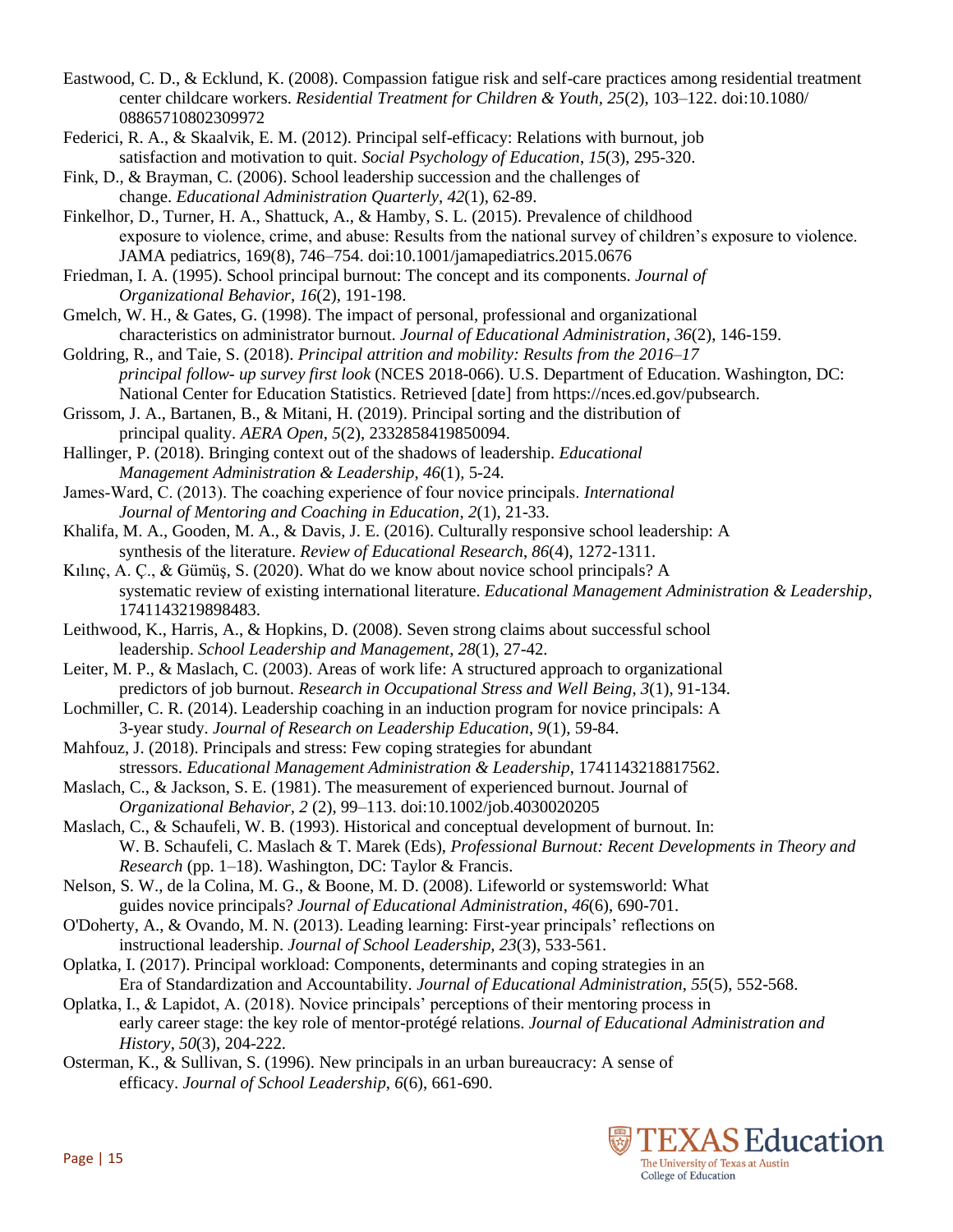- Ozer, N. (2013). Trust me, principal, or burn out! The relationship between principals' burnout and trust in students and parents. *Alberta Journal of Educational Research*, *59*(3), 382-400.
- Parkay, F. W., Currie, G. D., & Rhodes, J. W. (1992). Professional socialization: A longitudinal study of first-time high school principals. *Educational Administration Quarterly*, *28*(1), 43-75.
- Prado Tuma, A., & Spillane, J. P. (2019). Novice school principals constructing their role visa-vis external stakeholders: (Not) attempting to be "all things to all people". *Educational Administration Quarterly*, *55*(5), 812-840.
- Shirrell, M. (2016). New principals, accountability, and commitment in low-performing schools. *Journal of Educational Administration*, *54*(5), 558-574.
- Simieou, F., Decman, J., Grigsby, B., & Schumacher, G. (2010). Lean on me: Peer mentoring for novice principals. *International Journal of Educational Leadership Preparation*, *5*(1), 1-9.
- Slater, C. L., Garcia, J. M., & Gorosave, G. L. (2008). Challenges of a successful first-year principal in Mexico. *Journal of Educational Administration*, *46*(6), 702-714.
- Sleegers, P., Wassink, H., van Veen, K., & Imants, J. (2009). School leaders' problem framing: a sense-making approach to problem-solving processes of beginning school leaders. *Leadership and Policy in Schools*, *8*(2), 152-172.
- Spillane, J., & Anderson, L. (2014). The architecture of anticipation and novices' emerging understandings of the principal position: Occupational sense making at the intersection of individual, organization, and institution. *Teachers College Record 116*(7), 1-42.
- Spillane, J., & Lee, L. (2014). Novice school principals' sense of ultimate responsibility: Problems of practice in transitioning to the principal's office. *Educational Administration Quarterly 50*(3), 431–465.
- Sprang, G., Craig, C., & Clark, J. (2011). Secondary traumatic stress and burnout in child welfare workers: A comparative analysis of occupational distress across professional groups. *Child Welfare, 90*(6), 149–168.
- Stamm, B. H. (2010). *The concise ProQOL manual* (2nd ed.). Pocatello, ID: ProQOL.org.
- Stephenson, L. E., & Bauer, S. C. (2010). The role of isolation in predicting new principals' burnout. *International Journal of Education Policy and Leadership*, *5*(9), 1-17.
- Thorson-Olesen, S.J., Meinertz, N., & Eckert, S. (2019). Caring for aging populations: Examining compassion fatigue and satisfaction. *Journal of Adult Development, 26*, 232-240.
- Tomic, W., & Tomic, E. (2008). Existential fulfillment and burnout among principals and teachers. *Journal of Beliefs & Values*, *29*(1), 11-27.
- United Nations High Commissioner for Refugees. (2016). *UNHCR global report 2016*. Geneva, Switzerland: Author.
- Viloria, M. D. L., Volpe, T., Guajardo, R. A., & Kyle, R. (2019). Novice school principals' advice to educational administration students. *Journal of Latinos and Education*, 1-12.
- Walker, A. D., & Qian, H. (2006). Beginning principals: Balancing at the top of the greasy pole. *Journal of Educational Administration*, *44*(4), 297-309.
- Weiner, J. M., & Woulfin, S. L. (2017). Controlled autonomy: Novice principals' schema for district control and school autonomy. *Journal of Educational Administration*, *55*(3), 334-350.
- Wells, C. M., & Klocko, B. A. (2018). Principal well-being and resilience: Mindfulness as a means to that end. *NASSP Bulletin*, *102*(2), 161-173.
- Whitaker, K. S. (1996). Exploring causes of principal burnout. *Journal of Educational Administration*, *34*(1), 60-71.
- Wu, S., Singh-Carlson, S., Odell, A., Reynolds, G., & Su, Y. (2015). Compassion fatigue, burnout, and compassion satisfaction among oncology nurses in the United States and Canada. *Oncology Nursing Forum, 43*(4), 161- 169.
- Yan, R. (2020). The influence of working conditions on principal turnover in K-12 public schools. *Educational Administration Quarterly*, *56*(1), 89-122.